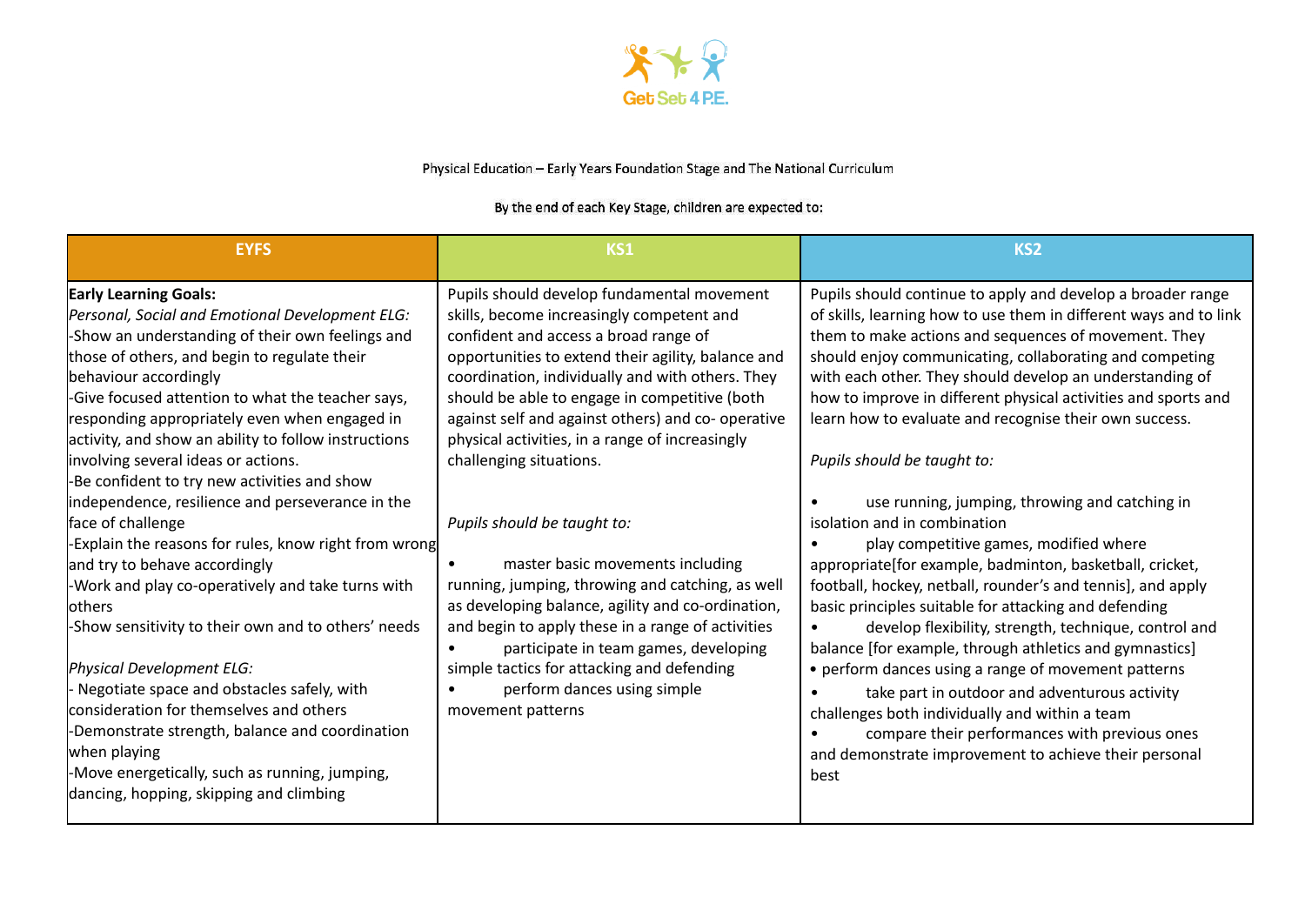| <b>EYFS</b>                                            | <b>Overview</b>                                                                                                                                                                                                                                                                                                                                                                                                                                                                                                                                    |                 | <b>Key Skills</b>                                                                                                             |
|--------------------------------------------------------|----------------------------------------------------------------------------------------------------------------------------------------------------------------------------------------------------------------------------------------------------------------------------------------------------------------------------------------------------------------------------------------------------------------------------------------------------------------------------------------------------------------------------------------------------|-----------------|-------------------------------------------------------------------------------------------------------------------------------|
|                                                        | In this unit children will develop their ball skills through the topic of 'minibeasts'. Children<br>will develop fundamental ball skills such as rolling and receiving a ball, throwing to a target,<br>bouncing and catching, dribbling with feet and kicking a ball. Children will be able to<br>develop their fine and gross motor skills through a range of game play using a variety of                                                                                                                                                       | Physical        | Rolling a ball, stopping a rolling ball, throwing at a target, bouncing a ball, dribbling a ball<br>with feet, kicking a ball |
| <b>Ball Skills Unit 1</b>                              |                                                                                                                                                                                                                                                                                                                                                                                                                                                                                                                                                    | Social          | Co-operation, supporting others, sharing and taking turns                                                                     |
| <b>Nursery/Reception</b>                               | equipment. Children will be given opportunities to work independently and with a partner.                                                                                                                                                                                                                                                                                                                                                                                                                                                          | Emotional       | Honesty, perseverance                                                                                                         |
|                                                        |                                                                                                                                                                                                                                                                                                                                                                                                                                                                                                                                                    | <b>Thinking</b> | Using tactics, decision making                                                                                                |
|                                                        | In this unit children will develop their ball skills through the topic of 'weather'. Children will<br>develop fundamental ball skills such as throwing and catching, rolling a ball, using targets,                                                                                                                                                                                                                                                                                                                                                | Physical        | Rolling a ball, tracking a ball, throwing at a target, bouncing a ball, dribbling a ball with<br>feet, kicking a ball         |
| <b>Ball Skills Unit 2</b>                              | dribbling with feet, kicking a ball, bouncing and catching a ball. Children will be able to<br>develop their fine and gross motor skills though a range of game play with balls. Children                                                                                                                                                                                                                                                                                                                                                          | Social          | Co-operation, sharing and taking turns                                                                                        |
| <b>Nursery/Reception</b>                               | will work independently and with a partner and will develop decision making and using<br>simple tactics.                                                                                                                                                                                                                                                                                                                                                                                                                                           | Emotional       | Determination                                                                                                                 |
|                                                        |                                                                                                                                                                                                                                                                                                                                                                                                                                                                                                                                                    | Thinking        | Using tactics, decision making                                                                                                |
|                                                        | In this unit, children will develop their expressive movement through the topic of 'everyday<br>life'. Children explore space and how to use space safely. They explore travelling                                                                                                                                                                                                                                                                                                                                                                 | Physical        | Travelling, copying and performing actions, co-ordination                                                                     |
| <b>Dance Unit 1</b>                                    | movements, shapes and balances. Children choose their own actions in response to a<br>stimulus. They are given the opportunity to copy, repeat and remember actions. They are                                                                                                                                                                                                                                                                                                                                                                      | Social          | Respect, co-operating with others                                                                                             |
| <b>Nursery/Reception</b>                               | introduced to counting to help them keep in time with the music. They perform to others<br>and begin to provide simple feedback.                                                                                                                                                                                                                                                                                                                                                                                                                   | Emotional       | Working independently, determination                                                                                          |
|                                                        |                                                                                                                                                                                                                                                                                                                                                                                                                                                                                                                                                    | Thinking        | Counting, observing and providing feedback, selecting and applying actions                                                    |
|                                                        | In this unit, children will develop their expressive movement through the topic of 'places'.<br>Children explore space and how to use space safely. They explore traveling actions, shapes<br>and balances. Children choose their own actions in response to a stimulus. They also are<br>given the opportunity to copy, repeat and remember actions. They continue to use<br>counting to help them keep in time with the music. They explore dance through the world<br>around them. They perform to others and begin to provide simple feedback. | Physical        | Travelling, copying and performing actions, co-ordination,                                                                    |
| <b>Dance Unit 2</b>                                    |                                                                                                                                                                                                                                                                                                                                                                                                                                                                                                                                                    | Social          | Respect, co-operating with others                                                                                             |
| <b>Nursery/Reception</b>                               |                                                                                                                                                                                                                                                                                                                                                                                                                                                                                                                                                    | Emotional       | Working independently, confidence                                                                                             |
|                                                        |                                                                                                                                                                                                                                                                                                                                                                                                                                                                                                                                                    | Thinking        | Counting, observing and providing feedback, selecting and applying actions                                                    |
|                                                        | In this unit children will develop their fundamental movement skills through the topic of<br>'all about me'. Fundamental skills will include balancing, running, changing direction,<br>jumping, hopping and travelling. Children will develop gross motor skills through a range of<br>activities. They will learn how to stay safe using space, working independently and with a<br>partner.                                                                                                                                                     | Physical        | Balancing, running, jumping. changing direction, hopping, travelling                                                          |
| <b>Fundamentals Unit:</b>                              |                                                                                                                                                                                                                                                                                                                                                                                                                                                                                                                                                    | Social          | Working safely, responsibility, helping others                                                                                |
| <b>Nursery/Reception</b>                               |                                                                                                                                                                                                                                                                                                                                                                                                                                                                                                                                                    | Emotional       | Honesty, challenging myself, determination                                                                                    |
|                                                        |                                                                                                                                                                                                                                                                                                                                                                                                                                                                                                                                                    | <b>Thinking</b> | Decision making, selecting and applying actions, using tactics                                                                |
|                                                        | In this unit children will develop their fundamental movement skills through the topic of<br>'places and spaces'. Children will develop skills of balancing, running, hopping, jumping,                                                                                                                                                                                                                                                                                                                                                            | Physical        | Hopping, galloping, skipping, sliding, jumping, changing direction, balancing, running                                        |
| <b>Fundamentals Unit 2</b><br><b>Nursery/Reception</b> | travelling and changing direction. Children will develop fine and gross motor skills, through<br>handling equipment. They will learn how to stay safe using space. They work                                                                                                                                                                                                                                                                                                                                                                       | Social          | Working safely, responsibility, working with others                                                                           |
|                                                        | independently and with a partner to complete tasks.                                                                                                                                                                                                                                                                                                                                                                                                                                                                                                | Emotional       | Managing emotions, challenging myself                                                                                         |
|                                                        |                                                                                                                                                                                                                                                                                                                                                                                                                                                                                                                                                    | Thinking        | Selecting and applying actions                                                                                                |
| <b>Games Unit 1</b>                                    | In this unit, children will develop their understanding of playing games through the topic of<br>'transport'. Children will practise and further develop fundamental movement skills                                                                                                                                                                                                                                                                                                                                                               | Physical        | Running, balancing, changing direction, striking a ball, throwing                                                             |
| <b>Jursery/Receptior</b>                               | through games. They will also learn how to score and play by the rules, how to work with a                                                                                                                                                                                                                                                                                                                                                                                                                                                         |                 |                                                                                                                               |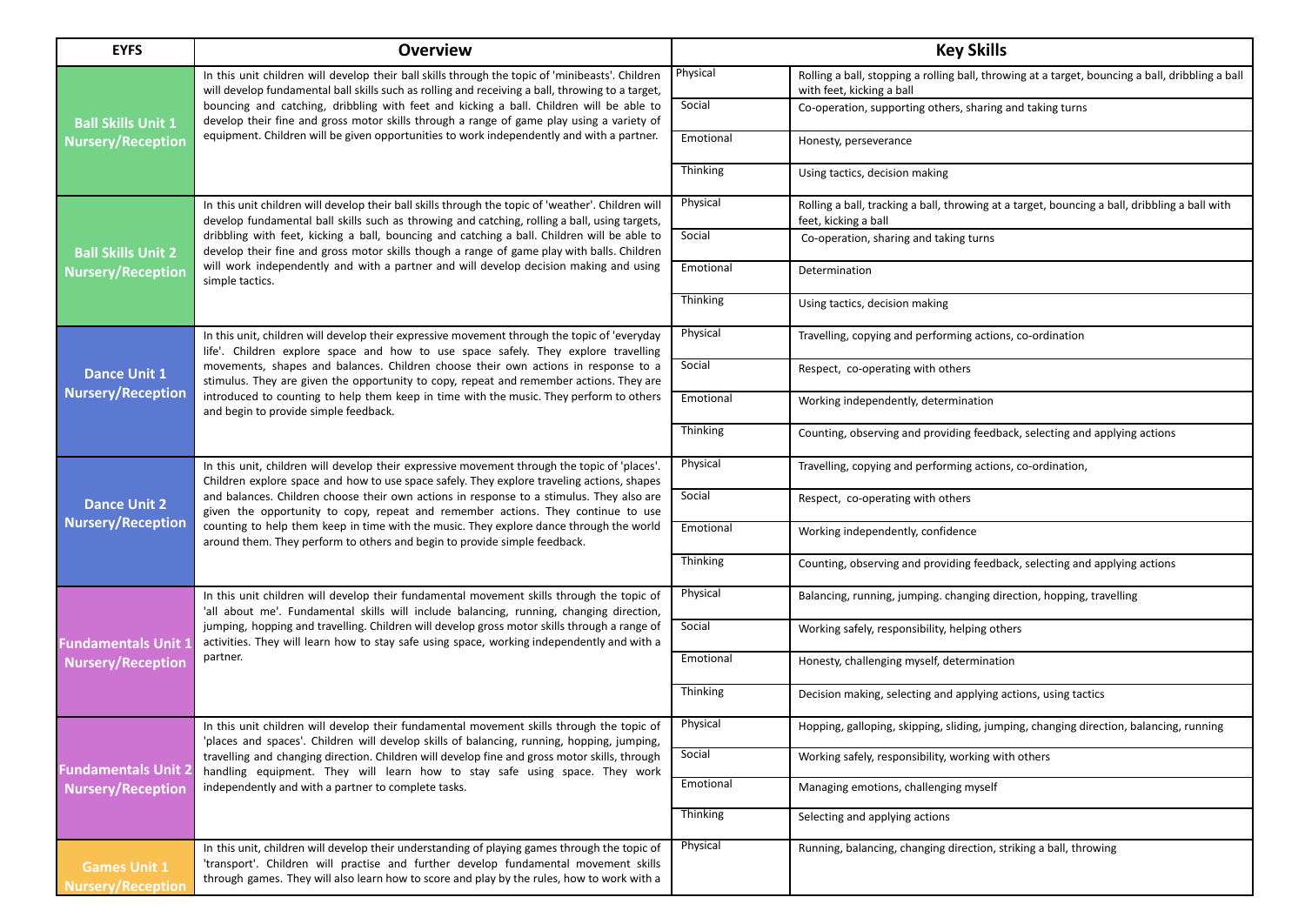|                                                                        | partner and begin to understand what a team is, as well as learning how to behave when<br>winning and losing.                                                                           | Social          | Communication, co-operation, taking turns, supporting and encouraging others                          |
|------------------------------------------------------------------------|-----------------------------------------------------------------------------------------------------------------------------------------------------------------------------------------|-----------------|-------------------------------------------------------------------------------------------------------|
|                                                                        |                                                                                                                                                                                         | Emotional       | Honesty and fair play, managing emotions                                                              |
|                                                                        |                                                                                                                                                                                         | <b>Thinking</b> | Using tactics, decision making                                                                        |
|                                                                        | In this unit children will practise and further develop their fundamental movement skills<br>through the topic of 'around the world'. Children will learn and develop these skills by   | Physical        | Running, changing direction, striking a ball,                                                         |
| <b>Games Unit 2</b>                                                    | playing a variety of games. They will also start to understand how to work as a team, take<br>turns, keep the score, play against an opponent and play by the rules.                    | Social          | Communication, co-operation, taking turns, respect, supporting and encouraging others                 |
| <b>Nursery/Reception</b>                                               |                                                                                                                                                                                         | Emotional       | Honesty, managing emotions, perseverance                                                              |
|                                                                        |                                                                                                                                                                                         | Thinking        | Using tactics                                                                                         |
|                                                                        | In this unit, children will develop their basic gymnastic skills through the topic of 'animals<br>and their habitats'. Children explore basic movements, creating shapes, balances, and | Physical        | Shapes, balances, jumps, rocking, rolling, travelling                                                 |
| <b>Gymnastics Unit 1</b>                                               | jumps and begin to develop rocking and rolling. They show an awareness of space and how<br>to use it safely and perform basic skills on both floor and apparatus. They copy, create,    | Social          | Taking turns, co-operation, communication,                                                            |
| <b>Nursery/Reception</b>                                               | remember and repeat short sequences. They begin to understand using levels and<br>directions when traveling and balancing.                                                              | Emotional       | Confidence, determination                                                                             |
|                                                                        |                                                                                                                                                                                         | Thinking        | Selecting and applying skills, creating sequences                                                     |
|                                                                        | In this unit, children will develop their basic gymnastic skills through the topic of<br>'traditional tales', to include 'Jack and the Beanstalk' and 'Goldilocks and the Three Bears'. | Physical        | Shapes, balances, jumps, rock and roll, barrel roll, straight roll, progressions of a forward<br>roll |
| <b>Gymnastics Unit 2</b>                                               | Children explore basic movements, creating shapes and balances, jumps and rolls. They<br>begin to develop an awareness of space and how to use it safely. They perform basic skills     | Social          | Leadership, taking turns, helping others                                                              |
| <b>Nursery/Reception</b>                                               | on both floor and apparatus. They copy, create, remember and repeat short sequences.<br>They begin to understand using levels and directions when travelling and balancing.             | Emotional       | Determination                                                                                         |
|                                                                        |                                                                                                                                                                                         | Thinking        | Selecting and applying skills, creating sequences                                                     |
|                                                                        | In this unit, children will be introduced to Physical Education and structured movement<br>through the topic of 'fantasy and adventure'. They will spend time learning basic principles | Physical        | Moving safely, running, jumping, throwing, catching, following a path                                 |
| <b>Introduction to PE</b>                                              | of a PE lesson such as finding space, freezing on command, using and sharing equipment<br>and working individually, with a partner and group. They will take part in activities, which  | Social          | Sharing, leadership                                                                                   |
| Unit 1<br><b>Nursery/Reception</b>                                     | will develop fundamental movement skills such as running, jumping, skipping.                                                                                                            | Emotional       | Perseverance, confidence                                                                              |
|                                                                        |                                                                                                                                                                                         | Thinking        | Decision making, selecting and applying actions                                                       |
|                                                                        | In this unit, children will be introduced to Physical Education and structured movement<br>through the topic of 'everyday life'. They will spend time learning basic principles of a PE | Physical        | Moving safely, running, jumping, throwing, catching, rolling                                          |
| <b>Introduction to PE</b><br><b>Unit 2</b><br><b>Nursery/Reception</b> | lesson such as safely using space, stopping safely, using and sharing equipment and<br>working individually, with a partner and group. They will take part in activities which will     | Social          | Sharing and taking turns, encouraging and supporting others. responsibility                           |
|                                                                        | develop fundamental movement skills such as running, jumping and skipping. Children will<br>also play simple games and begin to understand and use rules.                               | Emotional       | Honesty and fair play, confidence, perseverance                                                       |
|                                                                        |                                                                                                                                                                                         | Thinking        | Decision making, understanding and using rules                                                        |
|                                                                        |                                                                                                                                                                                         |                 |                                                                                                       |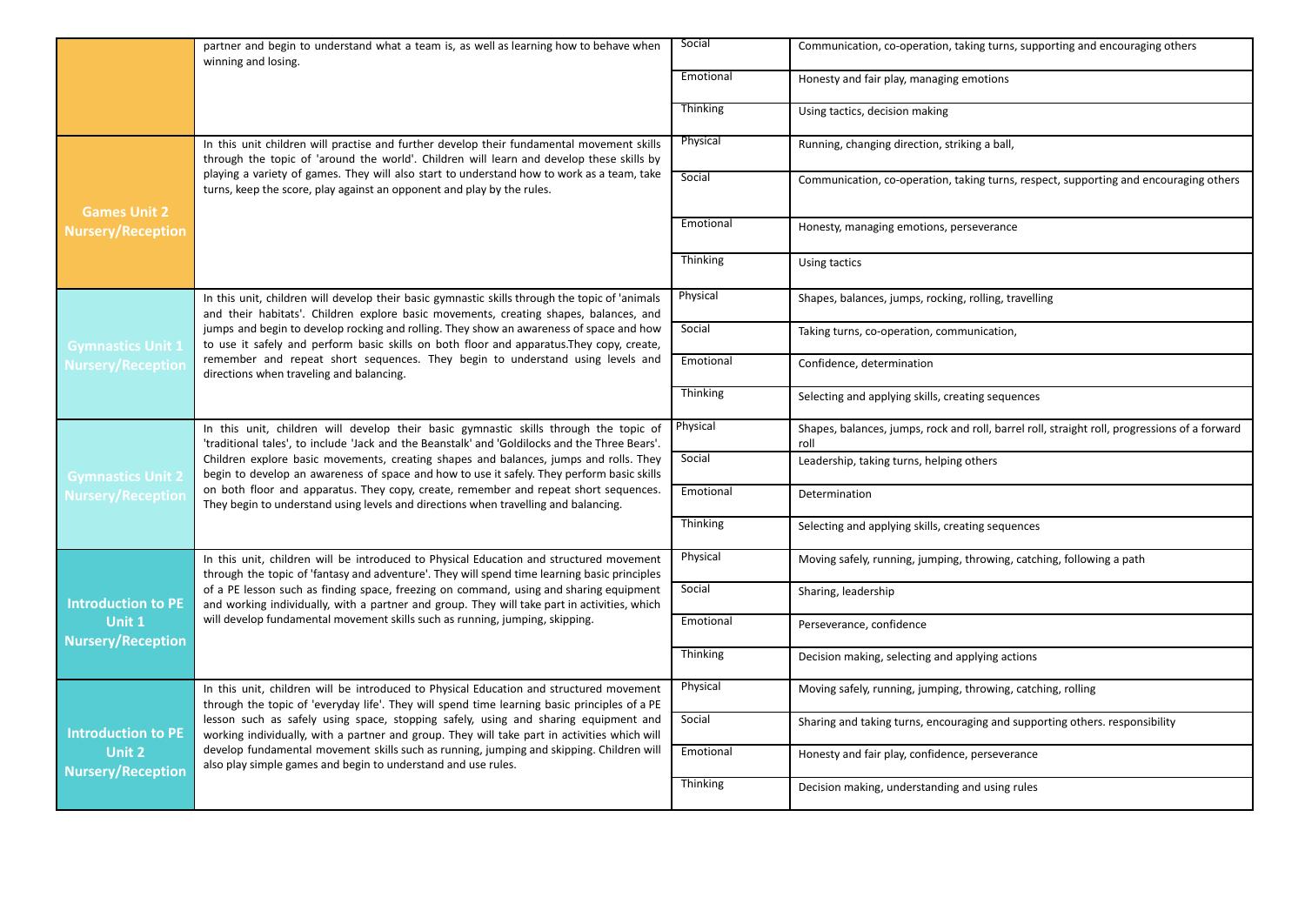| Year 1              | <b>Overview</b>                                                                                                                                                                                      | <b>Key Skills</b> |                                                                                                                                     |
|---------------------|------------------------------------------------------------------------------------------------------------------------------------------------------------------------------------------------------|-------------------|-------------------------------------------------------------------------------------------------------------------------------------|
|                     | In this unit, pupils will develop skills required in athletic activities such as running at<br>different speeds, changing direction, jumping and throwing. In all athletic based activities,         | Physical          | Running at varying speeds, agility, balance, jumping, hopping and leaping in<br>combination and for distance, throwing for distance |
| <b>Athletics</b>    | pupils will engage in performing skills and measuring performance, competing to improve<br>on their own score and against others. They are given opportunities to work collaboratively               | Social            | Working safely, collaborating with others                                                                                           |
| Year 1              | as well as independently.                                                                                                                                                                            | Emotional         | Working independently, honesty and playing to the rules, determination                                                              |
|                     |                                                                                                                                                                                                      | Thinking          | <b>Exploring ideas</b>                                                                                                              |
|                     | In this unit, pupils will explore their fundamental ball skills such as throwing and catching,<br>rolling, hitting a target, dribbling with both hands and feet and kicking a ball. Pupils will have | Physical          | Rolling, kicking, throwing, catching, bouncing, dribbling, tracking                                                                 |
| <b>Ball Skills</b>  | the opportunity to work independently, in pairs and small groups. Pupils will be able to<br>explore their own ideas in response to tasks.                                                            | Social            | Co-operation, communication, leadership, supporting others                                                                          |
| Year 1              |                                                                                                                                                                                                      | Emotional         | Honesty, perseverance, challenging myself                                                                                           |
|                     |                                                                                                                                                                                                      | Thinking          | Using tactics, exploring actions, comprehension                                                                                     |
|                     | Pupils will explore travelling actions, movement skills and balancing. They will understand<br>why it is important to count to music and use this in their dances. Pupils will copy and repeat       | Physical          | Travel, copying and performing actions, using shape, balance, coordination                                                          |
| <b>Dance</b>        | actions linking them together to make short dance phrases. Pupils will work individually and<br>with a partner to create ideas in relation to the theme. Pupils will be given the opportunity        | Social            | Co-operation, communication, coming to decisions with a partner, respect                                                            |
| Year 1              | to perform and also to provide feedback, beginning to use dance terminology to do so.                                                                                                                | Emotional         | Confidence, acceptance                                                                                                              |
|                     |                                                                                                                                                                                                      | Thinking          | Counting, observing and providing feedback, selecting and applying actions                                                          |
|                     | In this unit, pupils develop their understanding of the benefits of exercise and a healthy<br>lifestyle on their physical body, their mood and their overall health. They will work                  | Physical          | Running, co-ordination, stamina, strength, agility, balance                                                                         |
| <b>Fitness</b>      | independently, in pairs and small groups to complete challenges in which they will<br>sometimes need to persevere to achieve their personal best.                                                    | Social            | Co-operation, support, responsibility                                                                                               |
| Year 1              |                                                                                                                                                                                                      | Emotional         | Kindness, perseverance, honesty, independence                                                                                       |
|                     |                                                                                                                                                                                                      | Thinking          | Comprehension, creativity, problem solving,<br>reflection                                                                           |
|                     | Pupils will explore the fundamental skills of balancing, running, changing direction, jumping,<br>hopping and skipping. They will explore these skills in isolation as well as in combination.       | Physical          | Balancing, sprinting, jogging, dodging, jumping, hopping, skipping                                                                  |
| <b>Fundamentals</b> | Pupils will be given opportunities to identify areas of strength and areas for improvement.<br>Pupils will work collaboratively with others, taking turns and sharing ideas.                         | Social            | Taking turns, supporting and encouraging others, working safely, communication                                                      |
| Year 1              |                                                                                                                                                                                                      | Emotional         | Challenging myself, perseverance, honesty                                                                                           |
|                     |                                                                                                                                                                                                      | Thinking          | Identifying strengths, listening and following instructions                                                                         |
|                     | In this unit pupils learn to use space safely and effectively. They explore and develop basic<br>gymnastic actions on the floor and using low apparatus. Basic skills of jumping, rolling,           | Physical          | Travelling actions, shapes, balances, jumps, barrel roll, straight roll, forward roll<br>progressions                               |
| <b>Gymnastics</b>   | balancing and travelling are used individually and in combination to create movement<br>phrases. Pupils are given opportunities to select their own actions to build short sequences                 | Social            | Sharing, working safely                                                                                                             |
| Year 1              | and develop their confidence in performing. Pupils begin to understand the use of levels,<br>directions and shapes when travelling and balancing.                                                    | Emotional         | Confidence                                                                                                                          |
|                     |                                                                                                                                                                                                      | Thinking          | Observing and providing feedback, selecting and applying actions                                                                    |
| <b>Invasion</b>     | Pupils develop the basic skills required in invasion games such as sending, receiving and<br>dribbling a ball. They develop their understanding of attacking and defending and what                  | Physical          | Throwing and catching, kicking, dribbling with hands and feet, dodging, finding space                                               |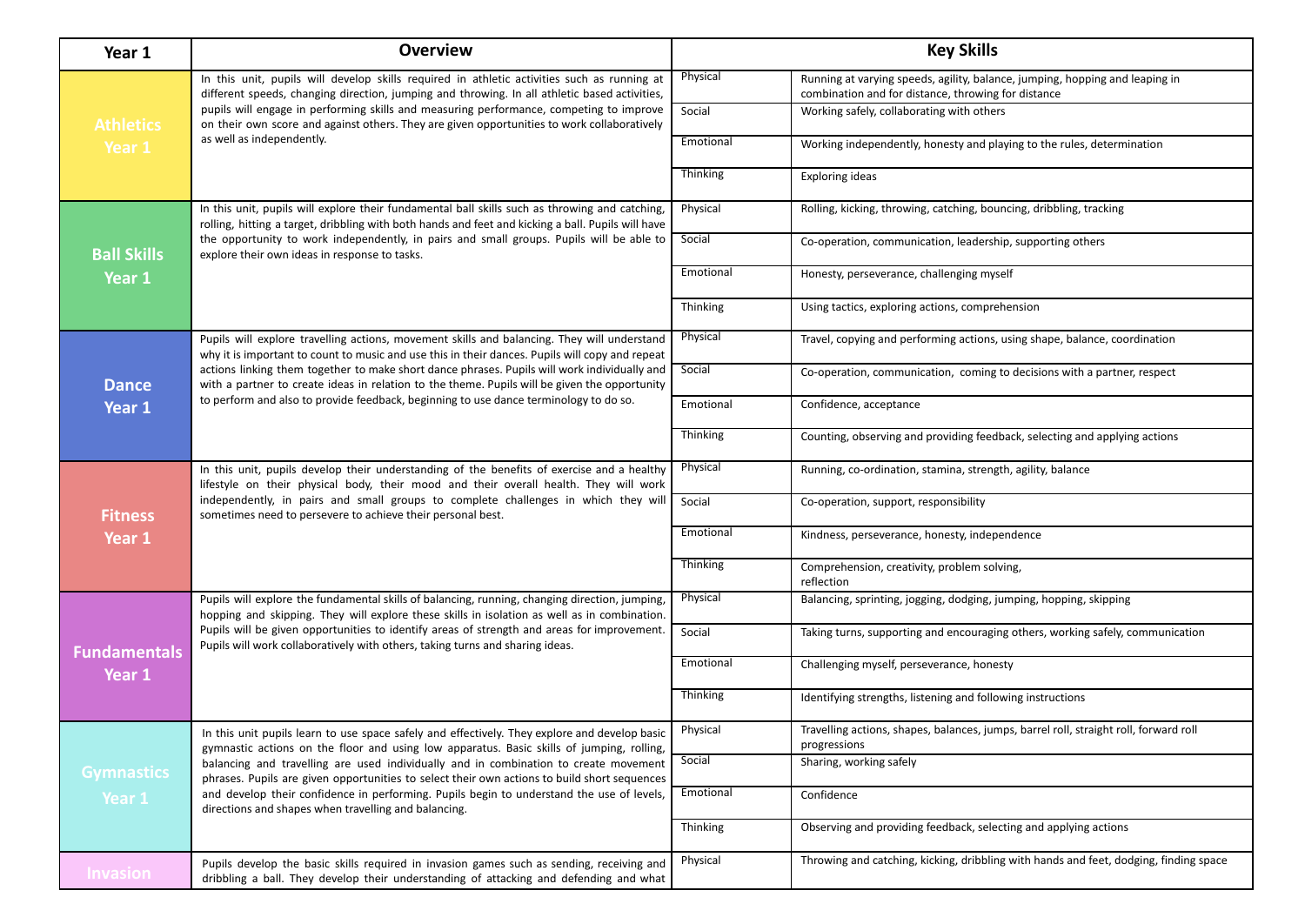| Year 1                                | being 'in possession' means. They have the opportunity to play uneven and even sided<br>games. They learn how to score points in these types of games and how to play to the rules.                | Social    | Co-operation, communication, supporting and encouraging others              |
|---------------------------------------|----------------------------------------------------------------------------------------------------------------------------------------------------------------------------------------------------|-----------|-----------------------------------------------------------------------------|
|                                       | They work independently, with a partner and in a small group and begin to self-manage<br>their own games, showing respect and kindness towards their teammates and opponent                        | Emotional | Honesty and fair play, managing emotions                                    |
|                                       |                                                                                                                                                                                                    | Thinking  | Connecting information, decision making, recalling information              |
|                                       | Pupils will be introduced to the basic skills required in Net and Wall games. Pupils will learn<br>the importance of the ready position. They will develop throwing, catching and racket skills,   | Physical  | Throwing, catching, hitting a ball, tracking a ball                         |
| <b>Net and Wall</b>                   | learning to track and hit a ball. They will learn to play against an opponent and over a net.<br>They will begin to use rules and simple tactics when playing against a partner. They will be      | Social    | Respect, communication                                                      |
| Year 1                                | encouraged to demonstrate good sportsmanship and show respect towards others.                                                                                                                      | Emotional | Honesty and fair play, determination                                        |
|                                       |                                                                                                                                                                                                    | Thinking  | Decision making, using simple tactics, recalling information, comprehension |
|                                       | Pupils will develop their sending and receiving skills including throwing and catching, rolling,<br>kicking, tracking and stopping a ball. Pupils will be given opportunities to work with a range | Physical  | Rolling, kicking, throwing, catching, tracking                              |
| <b>Sending and</b>                    | of different sized balls. They will apply their skills individually, in pairs and in small groups<br>and begin to organise and self-manage their own activities. They will understand the          | Social    | Taking turns, supporting and encouraging others, respect, communication     |
| <b>Receiving</b><br>Year <sub>1</sub> | importance of abiding by the rules to keep themselves and others safe.                                                                                                                             | Emotional | Perseverance, honesty, being happy to succeed                               |
|                                       |                                                                                                                                                                                                    | Thinking  | Transferring skills                                                         |
|                                       | Pupils develop their basic understanding of striking and fielding games such as Rounders<br>and Cricket. They learn skills including throwing and catching, stopping a rolling ball,               | Physical  | Throwing, catching, retrieving a ball, tracking a ball, striking a ball     |
| <b>Striking and</b>                   | retrieving a ball and striking a ball. They are given opportunities to play one against one, one<br>against two, and one against three. They learn how to score points and how to use simple       | Social    | Communication, supporting and encouraging others, consideration of others   |
| <b>Fielding</b><br>Year 1             | tactics. They learn the rules of the games and use these to play fairly. They show respect<br>towards others when playing competitively and develop communication skills.                          | Emotional | Perseverance, honesty and fair play                                         |
|                                       |                                                                                                                                                                                                    | Thinking  | Using tactics, selecting and applying skills, decision making               |
|                                       | This unit is aimed at beginner swimmers. In this unit pupils will learn about water safety and<br>enjoy being in the water. They will learn how to travel, float and submerge with increasing      | Physical  | Float, travel, submerge, kick with legs, pull with arms, glide              |
| <b>Swimming</b>                       | confidence. Pupils will begin to learn to use legs and arms to propel them. Pupils will be<br>given the opportunity to work independently and with others. They will develop confidence            | Social    | Co-operation, supporting and encouraging others                             |
| <b>Beginners</b>                      | to persevere with new and challenging situations.                                                                                                                                                  | Emotional | Confidence, determination, challenging myself                               |
|                                       |                                                                                                                                                                                                    | Thinking  | Creating actions, using tactics                                             |
|                                       | In this unit pupils will develop their aim using both underarm and overarm actions. Pupils<br>will be given opportunities to select and apply the appropriate action for the target                | Physical  | Underarm throwing, overarm throwing, aim, hand eye co-ordination            |
| <b>Target Games</b>                   | considering the size and distance of the challenge. They will apply their skills individually, in<br>pairs and in small groups and begin to organise and self-manage their own activities. They    | Social    | Communication, supporting and encouraging others, leadership                |
| Year 1                                | will understand the importance of abiding by rules to keep themselves and others safe.                                                                                                             | Emotional | Perseverance, honesty, fair play                                            |
|                                       |                                                                                                                                                                                                    | Thinking  | Using tactics, selecting and applying skills, decision making               |
|                                       | In this unit pupils develop their communication and problem solving skills. They work<br>individually, in pairs and in small groups, learning to take turns, work collaboratively and              | Physical  | Balancing, travelling actions,                                              |
| <b>Team Building</b>                  | lead each other. They are given the opportunity to discuss and plan their ideas to get the<br>most successful outcome.                                                                             | Social    | Communication, sharing ideas, inclusion, encouraging and supporting others  |
| Year 1                                |                                                                                                                                                                                                    | Emotional | Confidence, trust, honesty                                                  |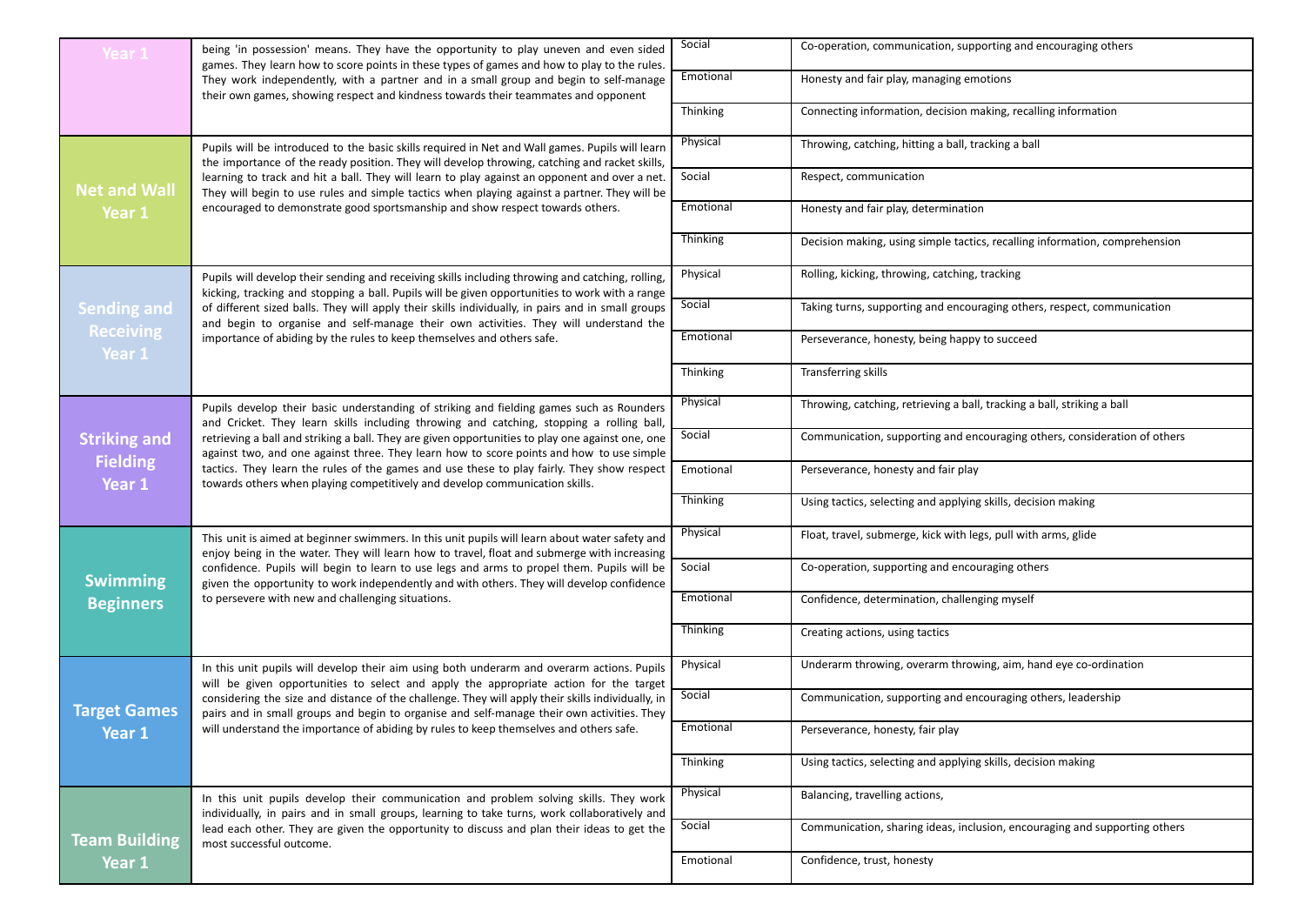|        |                                                                                                                                                                                   | Thinking  | Decision making, using tactics, providing instructions, planning, problem solving |
|--------|-----------------------------------------------------------------------------------------------------------------------------------------------------------------------------------|-----------|-----------------------------------------------------------------------------------|
|        | Pupils learn about mindfulness and awareness. They begin to learn poses and techniques<br>that will help them connect their mind and body. The unit looks to improve wellbeing by | Physical  | Breathing, relaxation, balance, flexibility, strength                             |
| Yoga   | building strength, flexibility and balance. The learning includes postures, breathing and<br>meditation taught in through fun and engaging activities.                            | Social    | Working safely, sharing ideas, leadership                                         |
| Year 1 |                                                                                                                                                                                   | Emotional | Calmness, patience, understanding, independence                                   |
|        |                                                                                                                                                                                   | Thinking  | Selecting actions, comprehension, focus, providing feedback                       |

| Year 2              | <b>Overview</b>                                                                                                                                                                                      | <b>Key Skills</b> |                                                                                                                 |
|---------------------|------------------------------------------------------------------------------------------------------------------------------------------------------------------------------------------------------|-------------------|-----------------------------------------------------------------------------------------------------------------|
|                     | In this unit, pupils will develop skills required in athletic activities such as running at<br>different speeds, jumping and throwing. In all athletic based activities, pupils will engage in       | Physical          | Running at different speeds, jumping for distance, throwing for distance                                        |
| <b>Athletics</b>    | performing skills and measuring performance, competing to improve on their own score<br>and against others. They are given opportunities to work collaboratively as well as                          | Social            | Working safely, collaborating with others                                                                       |
| Year 2              | independently. They learn how to improve by identifying areas of strength as well as areas<br>to develop.                                                                                            | Emotional         | Working independently, determination                                                                            |
|                     |                                                                                                                                                                                                      | Thinking          | Observing and providing feedback, exploring ideas                                                               |
|                     | In this unit, pupils will develop their fundamental ball skills such as throwing and catching,<br>rolling, hitting a target, dribbling with both hands and feet and kicking a ball. Pupils will have | Physical          | Rolling, kicking, throwing, catching, bouncing. dribbling                                                       |
| <b>Ball Skills</b>  | the opportunity to work independently, in pairs and small groups.                                                                                                                                    | Social            | Co-operation, communication, leadership, supporting others                                                      |
| <b>Year 2</b>       |                                                                                                                                                                                                      | Emotional         | Honesty, perseverance, challenging myself                                                                       |
|                     |                                                                                                                                                                                                      | Thinking          | Using tactics, exploring actions                                                                                |
|                     | Pupils will explore space and how their body can move to express and idea, mood, character<br>or feeling. They will expand their knowledge of travelling actions and use them in relation to         | Physical          | Travel, copying and performing actions, using dynamics, pathway, expression and<br>speed, balance, coordination |
| <b>Dance</b>        | a stimulus. They will build on their understanding of dynamics and expression. They will use<br>counts of 8 consistently to keep in time with the music and a partner. Pupils will also explore      | Social            | Respect, consideration, sharing ideas, decision making with others                                              |
| Year <sub>2</sub>   | pathways, levels, shapes, directions, speeds and timing. They will be given the opportunity<br>to work independently and with others to perform and provide feedback beginning to use                | Emotional         | Acceptance, confidence                                                                                          |
|                     | key terminology.                                                                                                                                                                                     | Thinking          | Selecting and applying actions, counting, observing and providing feedback, creating                            |
|                     | Pupils will take part in a range of fitness activities to develop components of fitness. Pupils<br>will begin to explore and develop agility, balance, co-ordination, speed and stamina. Pupils      | Physical          | Agility, balance, co-ordination, speed, stamina, skipping                                                       |
| <b>Fitness</b>      | will be given the opportunity to work independently and with others. Pupils will develop<br>perseverance and show determination to work for longer periods of time.                                  | Social            | Taking turns, encouraging and supporting others                                                                 |
| Year 2              |                                                                                                                                                                                                      | Emotional         | Determination, perseverance, challenging myself                                                                 |
|                     |                                                                                                                                                                                                      | <b>Thinking</b>   | Identifying strengths and areas for improvement, observing and providing feedback                               |
|                     | Pupils will develop the fundamental skills of balancing, running, changing direction,<br>jumping, hopping and skipping. Pupils will be given opportunities to work with a range of                   | Physical          | Balancing, sprinting, jogging, dodging, jumping, hopping, skipping                                              |
| <b>Fundamentals</b> | different equipment. Pupils will be asked to observe and recognise improvements for their<br>own and others' skills and identify areas of strength. Pupils will be given the opportunity to          | Social            | Taking turns, supporting and encouraging others, respect, communication                                         |
| Year 2              | work collaboratively with others, taking turns and sharing ideas.                                                                                                                                    | Emotional         | Challenging myself, perseverance, honesty                                                                       |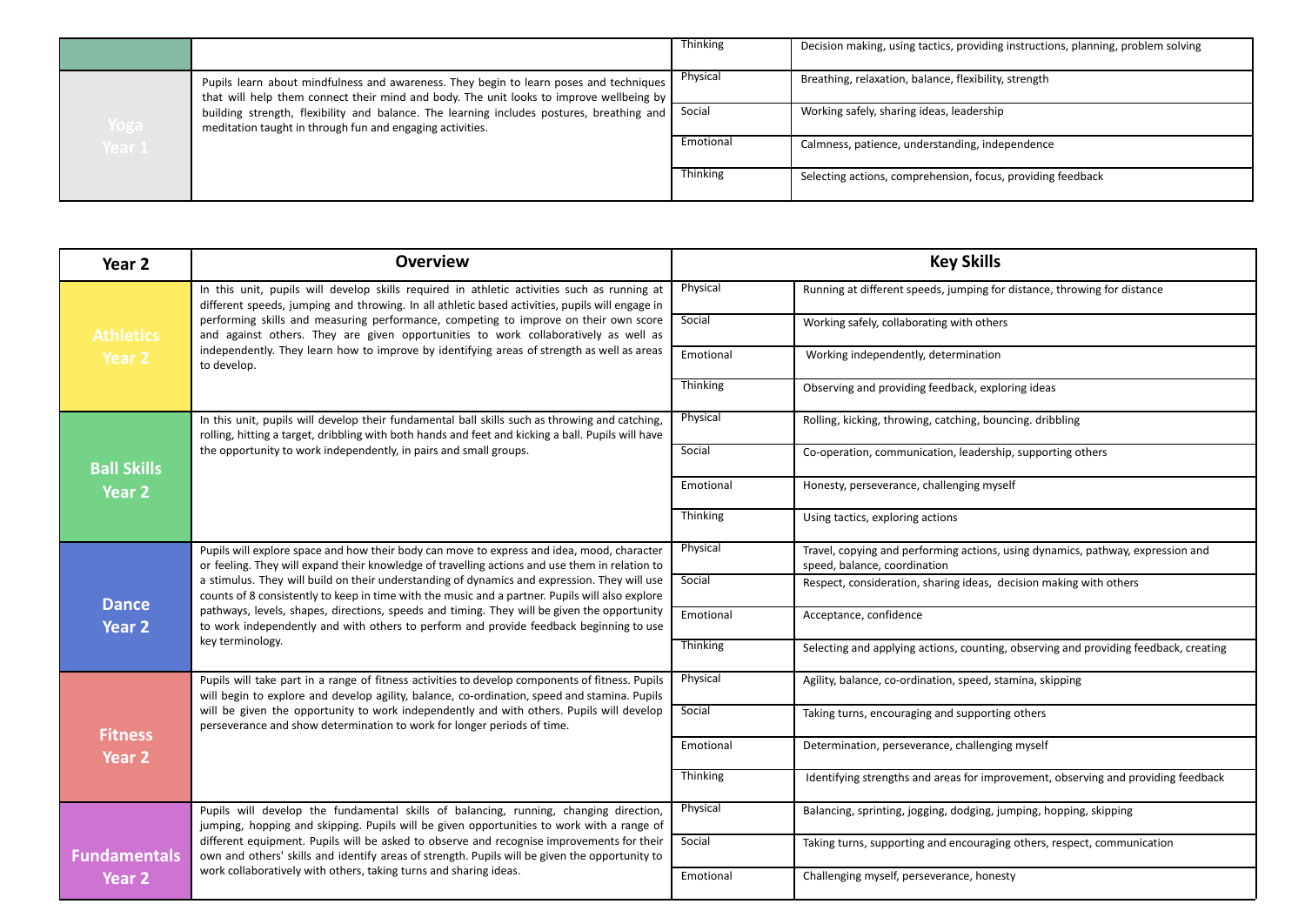|                                     |                                                                                                                                                                                                                                                                                                                                                                                                                     | <b>Thinking</b> | Selecting and applying, identifying strengths                                                     |
|-------------------------------------|---------------------------------------------------------------------------------------------------------------------------------------------------------------------------------------------------------------------------------------------------------------------------------------------------------------------------------------------------------------------------------------------------------------------|-----------------|---------------------------------------------------------------------------------------------------|
|                                     | In this unit pupils learn to explo and develop basic gymnastic actions on the floor and using<br>apparatus. They develop gymnastic skills of jumping, rolling, balancing and travelling                                                                                                                                                                                                                             | Physical        | Shapes, balances, shape jumps, travelling movements, barrel roll, straight roll, forwards<br>roll |
| <b>Gymnastics</b>                   | individually and in combination to create short sequences and movement phrases. Pupils<br>develop an awareness of compositional devices when creating sequences to include the use                                                                                                                                                                                                                                  | Social          | Sharing, working safely                                                                           |
| Year 2                              | of shapes, levels and directions. They learn to work safely with and around others and whilst<br>using apparatus. Pupils are given opportunities to provide feedback to others and recognise                                                                                                                                                                                                                        | Emotional       | Confidence, independence                                                                          |
|                                     | elements of high quality performance.                                                                                                                                                                                                                                                                                                                                                                               | Thinking        | Observing and providing feedback, selecting and applying actions                                  |
|                                     | Pupils develop their understanding of invasion games and the principles of defending and<br>attacking. They use and develop skills such as sending and receiving with both feet and                                                                                                                                                                                                                                 | Physical        | Throwing, catching, kicking, dribbling with hands and feet, dodging, finding space                |
| <b>Invasion</b>                     | hands, as well as dribbling with both feet and hands. They have the opportunity to play<br>uneven and even sided games. They learn how to score points in these types of games and                                                                                                                                                                                                                                  | Social          | Communication, respect, co-operation, kindness                                                    |
| Year 2                              | learn to play to the rules.                                                                                                                                                                                                                                                                                                                                                                                         | Emotional       | Empathy, integrity, independence, determination, perseverance                                     |
|                                     |                                                                                                                                                                                                                                                                                                                                                                                                                     | Thinking        | Creativity, reflection, decision making, comprehension                                            |
|                                     | Pupils will develop the basic skills involved in net and wall games. They will develop their<br>understanding of the principles of net and wall games such as using the ready position to                                                                                                                                                                                                                           | Physical        | Throwing, catching, racket skills, ready position, hitting a ball                                 |
| <b>Net and Wall</b>                 | defend their space and sending the ball away from an opponent to maximise their chances<br>of scoring. They will learn to play games honestly, abiding by the rules and showing respect                                                                                                                                                                                                                             | Social          | Support, co-operation, respect, communication                                                     |
| Year 2                              | towards their opponents and teammates.                                                                                                                                                                                                                                                                                                                                                                              | Emotional       | Perseverance, honesty                                                                             |
|                                     |                                                                                                                                                                                                                                                                                                                                                                                                                     | Thinking        | Decision making, reflection, comprehension, selecting and applying                                |
|                                     | Pupils will develop their sending and receiving skills including throwing and catching, rolling,<br>kicking, tracking and stopping a ball. They will also use equipment to send and receive a ball.<br>Pupils will be given opportunities to work with a range of different sized balls. They will<br><b>Sending and</b><br>apply their skills individually, in pairs and in small groups and begin to organise and | Physical        | Rolling, kicking, throwing, catching, tracking                                                    |
|                                     |                                                                                                                                                                                                                                                                                                                                                                                                                     | Social          | Co-operation, communication, keeping others safe                                                  |
| <b>Receiving</b><br>Year 2          | self-manage their own activities. They will understand the importance of abiding by rules to<br>keep themselves and others safe.                                                                                                                                                                                                                                                                                    | Emotional       | Perseverance, challenging myself                                                                  |
|                                     |                                                                                                                                                                                                                                                                                                                                                                                                                     | Thinking        | Identifying how to improve, transferring skills                                                   |
|                                     | In this unit, pupils develop their understanding of the principles of striking and fielding<br>games. They develop the skills of throwing and catching, tracking and retrieving a ball and                                                                                                                                                                                                                          | Physical        | Throwing and catching, tracking a ball, bowling, batting                                          |
| <b>Striking and</b>                 | striking a ball. They begin to self-manage small sided games. Pupils learn how to score<br>points and play to the rules. Pupils will begin to think about how to use skills, strategies and                                                                                                                                                                                                                         | Social          | Communication, collaboration                                                                      |
| <b>Fielding</b><br>Year 2           | tactics to outwit the opposition appropriate to the situation.                                                                                                                                                                                                                                                                                                                                                      | Emotional       | Honesty, acceptance, controlling emotions                                                         |
|                                     |                                                                                                                                                                                                                                                                                                                                                                                                                     | Thinking        | Select and apply, using tactics, decision making                                                  |
|                                     | This unit is aimed at beginner swimmers. In this unit pupils will learn about water safety and<br>enjoy being in the water. They will learn how to travel, float and submerge with increasing                                                                                                                                                                                                                       | Physical        | Float, travel, submerge, kick with legs, pull with arms, glide                                    |
|                                     | confidence. Pupils will begin to learn to use legs and arms to propel them. Pupils will be<br>given the opportunity to work independently and with others. They will develop confidence<br>to persevere with new and challenging situations.                                                                                                                                                                        | Social          | Co-operation, supporting and encouraging others                                                   |
| <b>Swimming</b><br><b>Beginners</b> |                                                                                                                                                                                                                                                                                                                                                                                                                     | Emotional       | Confidence, determination, challenging myself                                                     |
|                                     |                                                                                                                                                                                                                                                                                                                                                                                                                     |                 |                                                                                                   |
|                                     |                                                                                                                                                                                                                                                                                                                                                                                                                     | Thinking        | Using tactics, creating actions                                                                   |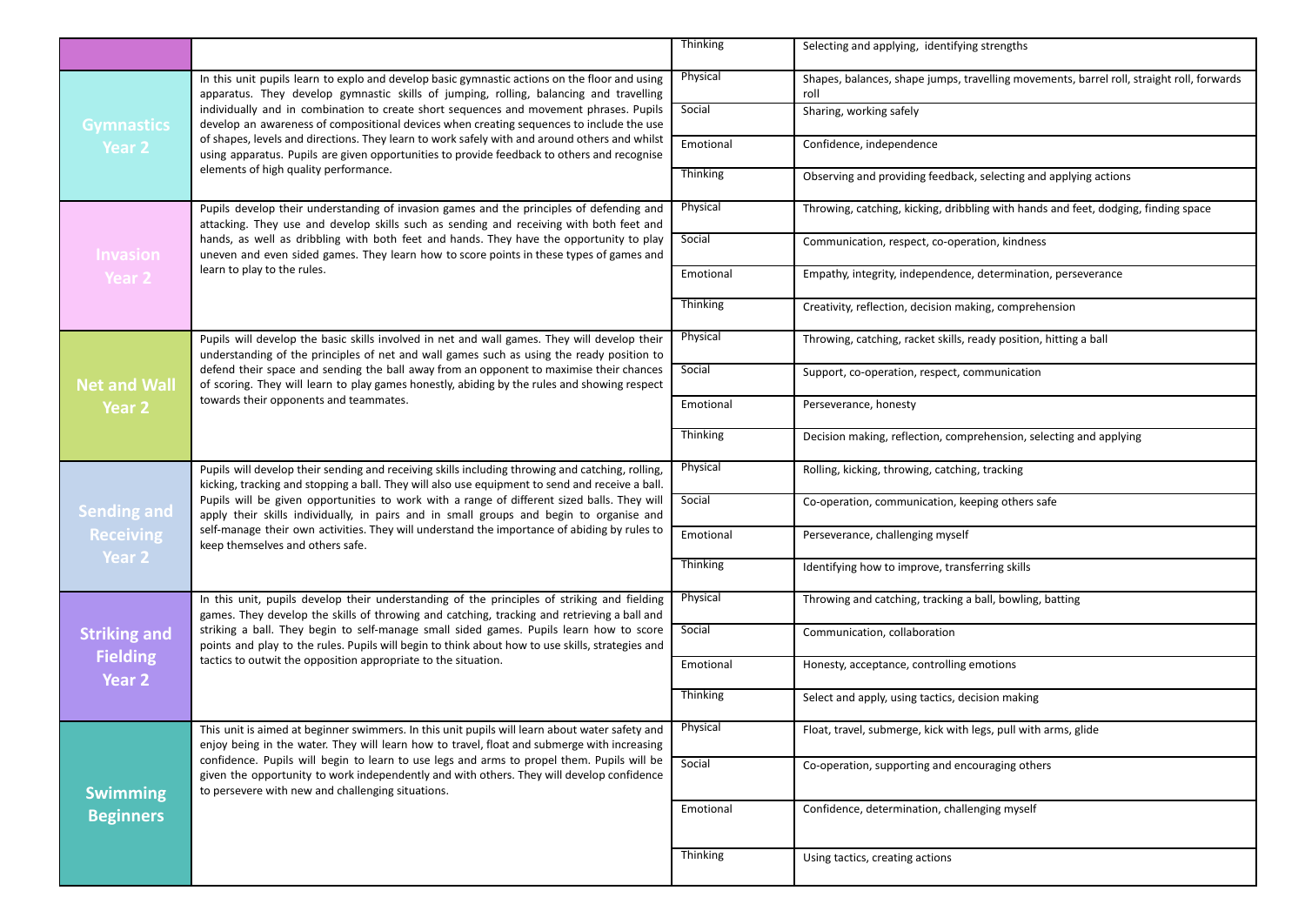|                      | Pupils develop their understanding of the principles of target games. Pupils learn how to<br>score points and play to the rules. They develop the skills of throwing, rolling, kicking and | Physical  | Throwing, rolling, kicking, striking                                                |
|----------------------|--------------------------------------------------------------------------------------------------------------------------------------------------------------------------------------------|-----------|-------------------------------------------------------------------------------------|
| <b>Target Games</b>  | striking to targets. They begin to self-manage their own games selecting and applying the<br>skills they have learnt appropriate to the situation.                                         | Social    | Communication, collaboration, kindness, support                                     |
| Year <sub>2</sub>    |                                                                                                                                                                                            | Emotional | Honesty, perseverance, independence, manage emotions                                |
|                      |                                                                                                                                                                                            | Thinking  | Select and apply, using tactics, decision making, provide feedback, problem solving |
|                      | Pupils develop their communication and problem-solving skills. They work individually, in<br>pairs and in small groups. Throughout, there is an emphasis on teamwork. They learn to        | Physical  | Travelling actions, jumping, balancing                                              |
| <b>Team Building</b> | discuss, plan and reflect on ideas and strategies. They lead a partner whilst considering<br>safety. Pupils have the opportunity to show honesty and fair play.                            | Social    | Communication, leading, inclusion                                                   |
| Year 2               |                                                                                                                                                                                            | Emotional | Trust, honesty and fair play, acceptance                                            |
|                      |                                                                                                                                                                                            | Thinking  | Planning, decision making, problem solving                                          |
|                      | Pupils learn about mindfulness and body awareness. They begin to learn yoga poses and<br>techniques that will help them to connect their mind and body. The unit builds strength,          | Physical  | Breathing, balance, flexibility, strength                                           |
| Yoga                 | flexibility and balance. The learning includes breathing and meditation taught through fun<br>and engaging activities. Pupils will work independently and with others, sharing ideas and   | Social    | Working safely, sharing ideas, leadership                                           |
| Year 2               | creating their own poses in response to a theme.                                                                                                                                           | Emotional | Calmness, patience, understanding                                                   |
|                      |                                                                                                                                                                                            | Thinking  | Selecting actions, creating poses, focus, providing feedback                        |

| Year 3             | <b>Overview</b>                                                                                                                                                                            | <b>Key Skills</b> |                                                                          |
|--------------------|--------------------------------------------------------------------------------------------------------------------------------------------------------------------------------------------|-------------------|--------------------------------------------------------------------------|
|                    | In this unit, pupils will develop basic running, jumping and throwing techniques. They are<br>set challenges for distance and time that involve using different styles and combinations of | Physical          | Sprinting, jumping for a distance, push and pull throwing for a distance |
| <b>Athletics</b>   | running, jumping and throwing. As in all athletic activities, pupils think about how to<br>achieve their greatest possible speed, distance or accuracy and learn how to persevere to       | Social            | Working collaboratively, working safely                                  |
| Year 3             | achieve their personal best. Pupils are also given opportunities to measure, time and<br>record scores.                                                                                    | Emotional         | Perseverance, determination                                              |
|                    |                                                                                                                                                                                            | Thinking          | Observing and providing feedback                                         |
|                    | Pupils will have the opportunity to develop their accuracy and consistency when tracking a<br>ball. They will explore a variety of throwing techniques and will learn to select the        | Physical          | Tracking a ball, throwing, catching, dribbling                           |
| <b>Ball Skills</b> | appropriate throw for the situation. They will develop catching with one and two hands as<br>well as dribbling with feet and hands. These skills will then be applied to small group       | Social            | Supporting others, co-operation, communication, managing games           |
| Year 3             | games. Pupils will have the opportunity to take on different roles and work both<br>individually and with others.                                                                          | Emotional         | Perseverance, honesty, respect, challenging self                         |
|                    |                                                                                                                                                                                            | Thinking          | Decision making, developing tactics, creativity                          |
|                    | Pupils will be encouraged to persevere when developing competencies in key skills and<br>principles such as defending, attacking, throwing, catching and dribbling. Pupils will learn      | Physical          | Throwing and catching, dribbling, intercepting, shooting                 |
| <b>Basketball</b>  | to use attacking skills to maintain possession of the ball. They will start by playing uneven<br>and then move onto even sided games. Pupils will understand the importance of playing     | Social            | Working safely, communication, collaboration                             |
| Year 3             | fairly and to the rules. They will be encouraged to think about how to use skills, strategies<br>and tactics to outwit the opposition as well as learn how to evaluate their own and       | Emotional         | Honesty and fair play, perseverance                                      |
|                    | others' performances.                                                                                                                                                                      | Thinking          | Planning strategies and using tactics, observing and providing feedback  |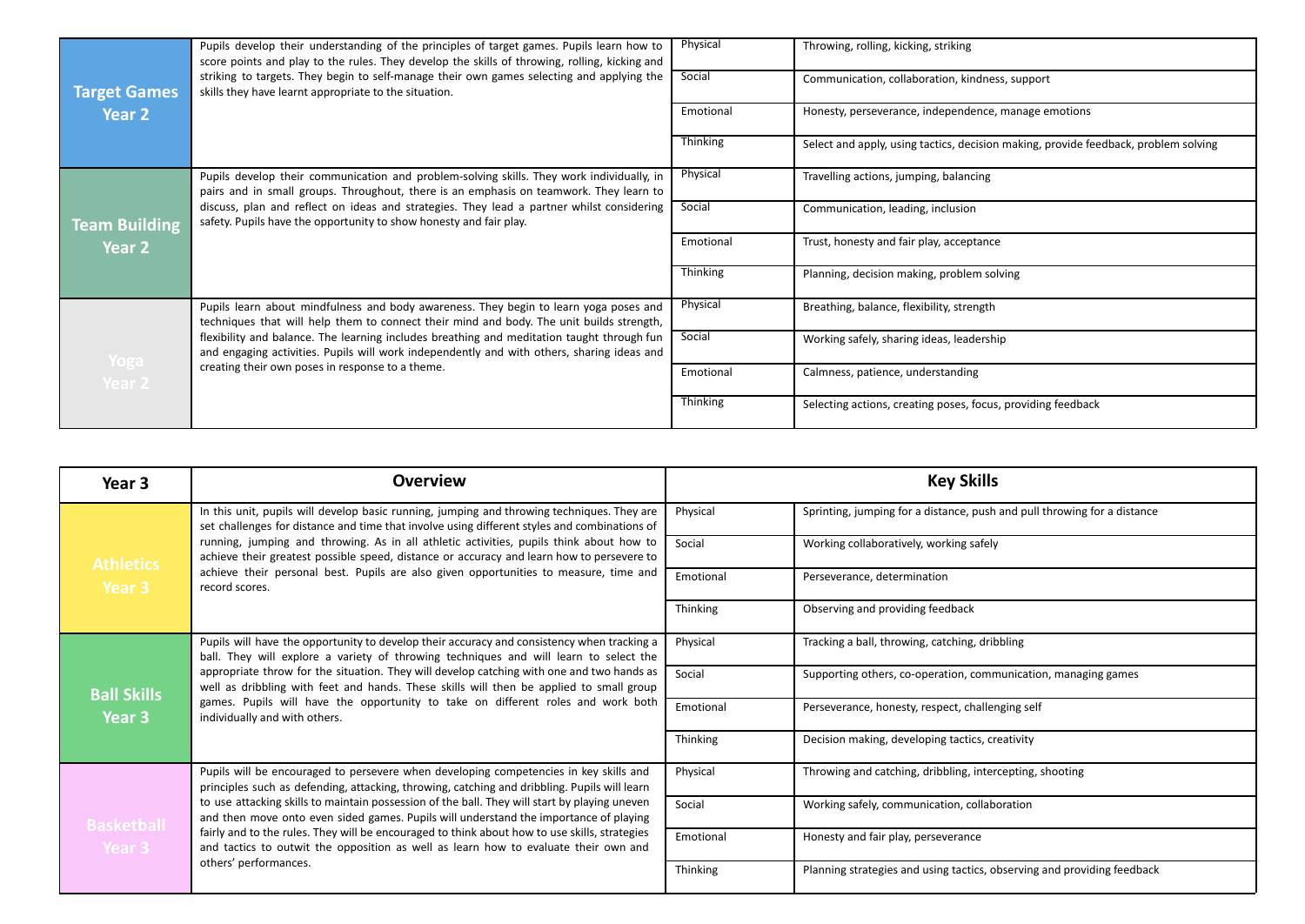|                                          | Pupils learn how to strike the ball into space so that they can score runs. When fielding,<br>they learn how to keep the batters' scores low. In all games activities, pupils have to think<br>about how they use skills, strategies and tactics to outwit the opposition. In cricket,<br>pupils achieve this by striking a ball trying avoid fielders, so that they can run between<br>wickets to score runs. Pupils are given opportunities to work in collaboration with others,<br>play fairly demonstrating an understanding of the rules, as well as being respectful of the | Physical  | Underarm and overarm throwing, catching, over and underarm bowling, batting                                         |
|------------------------------------------|------------------------------------------------------------------------------------------------------------------------------------------------------------------------------------------------------------------------------------------------------------------------------------------------------------------------------------------------------------------------------------------------------------------------------------------------------------------------------------------------------------------------------------------------------------------------------------|-----------|---------------------------------------------------------------------------------------------------------------------|
|                                          |                                                                                                                                                                                                                                                                                                                                                                                                                                                                                                                                                                                    | Social    | Collaboration and communication, respect                                                                            |
| <b>Cricket</b>                           |                                                                                                                                                                                                                                                                                                                                                                                                                                                                                                                                                                                    | Emotional | Perseverance, honesty                                                                                               |
| Year 3                                   | people they play with and against.                                                                                                                                                                                                                                                                                                                                                                                                                                                                                                                                                 | Thinking  | Observing and providing feedback, applying strategies                                                               |
|                                          |                                                                                                                                                                                                                                                                                                                                                                                                                                                                                                                                                                                    |           |                                                                                                                     |
|                                          | Pupils create dances in relation to an idea including historical and scientific stimuli. Pupils<br>work individually, with a partner and in small groups, sharing their ideas. Pupils develop                                                                                                                                                                                                                                                                                                                                                                                      | Physical  | Using canon, unison, formation, dynamics, pathways, direction, copying and performing<br>actions, control, balance, |
| <b>Dance</b>                             | their use of counting and rhythm. Pupils learn to use canon, unison, formation and levels in<br>their dances. They will be given the opportunity to perform to others and provide feedback                                                                                                                                                                                                                                                                                                                                                                                         | Social    | Sharing ideas, respect, inclusion of others, leadership, working safely                                             |
| Year <sub>3</sub>                        | using key terminology.                                                                                                                                                                                                                                                                                                                                                                                                                                                                                                                                                             | Emotional | Confidence, acceptance                                                                                              |
|                                          |                                                                                                                                                                                                                                                                                                                                                                                                                                                                                                                                                                                    | Thinking  | Selecting and applying actions, creating, observing and providing feedback                                          |
|                                          | Pupils will improve on key skills used in dodgeball such as throwing, dodging and catching.<br>The learn how to apply simple tactics to the game to outwit their opponent. In dodgeball,                                                                                                                                                                                                                                                                                                                                                                                           | Physical  | Throwing, catching, dodging, blocking                                                                               |
| <b>Dodgeball</b>                         | pupils achieve this by hitting opponents with a ball whilst avoiding being hit. Pupils are<br>given opportunities to play games independently and are taught the importance of being                                                                                                                                                                                                                                                                                                                                                                                               | Social    | Communication, collaboration, respect                                                                               |
| Year <sub>3</sub>                        | honest whilst playing to the rules. Pupils are given opportunities to evaluate and improve<br>on their own and others performances.                                                                                                                                                                                                                                                                                                                                                                                                                                                | Emotional | Honesty, perseverance                                                                                               |
|                                          |                                                                                                                                                                                                                                                                                                                                                                                                                                                                                                                                                                                    | Thinking  | Decision making, selecting and applying skills                                                                      |
|                                          | Pupils will take part in a range of fitness challenges testing and record their scores. They<br>will learn about different components of fitness; speed, stamina, strength, coordination,<br>balance and agility. Pupils will be given opportunities to work at their maximum and<br>improve their fitness levels. They will need to persevere when they get tired or when they<br>find a challenge hard and are encouraged to support others to do the same. Pupils are<br>asked to recognise areas for improvement and suggest activities that they could do to do               | Physical  | Strength, speed, power, agility, coordination, balance, stamina                                                     |
| <b>Fitness</b>                           |                                                                                                                                                                                                                                                                                                                                                                                                                                                                                                                                                                                    | Social    | Supporting others, working safely                                                                                   |
| Year 3                                   |                                                                                                                                                                                                                                                                                                                                                                                                                                                                                                                                                                                    | Emotional | Perseverance, determination                                                                                         |
|                                          | this. Pupils will be encouraged to work safely and with control.                                                                                                                                                                                                                                                                                                                                                                                                                                                                                                                   | Thinking  | Identifying areas of strength and areas for development                                                             |
|                                          | Pupils will be encouraged to persevere when developing competencies in key skills and<br>principles such as defending, attacking, sending, receiving and dribbling a ball. They will<br>start by playing uneven and then move onto even sided games. They learn to work one on<br>one and cooperatively within a team, showing respect for their teammates, opposition<br>and referee. Pupils will be given opportunities to select and apply tactics to outwit the<br>opposition                                                                                                  | Physical  | Dribbling, passing, ball control, tracking/jockeying, turning, receiving                                            |
| Football                                 |                                                                                                                                                                                                                                                                                                                                                                                                                                                                                                                                                                                    | Social    | Communication, collaboration, cooperation                                                                           |
| Year 3                                   |                                                                                                                                                                                                                                                                                                                                                                                                                                                                                                                                                                                    | Emotional | Honesty, perseverance                                                                                               |
|                                          |                                                                                                                                                                                                                                                                                                                                                                                                                                                                                                                                                                                    | Thinking  | Selecting and applying tactics, decision making                                                                     |
|                                          | Pupils will develop the fundamental skills of balancing, running, jumping, hopping and<br>skipping. Pupils will develop their ability to change direction with balance and control.                                                                                                                                                                                                                                                                                                                                                                                                | Physical  | Balancing, running, hopping, jumping, dodging, skipping                                                             |
|                                          | They will be given the opportunity to explore how the body moves at different speeds as<br>well as how to accelerate and decelerate.                                                                                                                                                                                                                                                                                                                                                                                                                                               | Social    | Supporting and encouraging others, respect, communication, taking turns                                             |
| <b>Fundamentals</b><br>Year <sub>3</sub> | Pupils will be asked to observe and recognise improvements for their own and others'<br>performances and identify areas of strength and areas for development. Pupils will be                                                                                                                                                                                                                                                                                                                                                                                                      | Emotional | Challenging myself, perseverance, honesty                                                                           |
|                                          | given the opportunity to work on their own and with others, taking turns and sharing<br>ideas.                                                                                                                                                                                                                                                                                                                                                                                                                                                                                     | Thinking  | Selecting and applying skills, observing others and providing feedback, identifying                                 |
|                                          |                                                                                                                                                                                                                                                                                                                                                                                                                                                                                                                                                                                    |           | strengths and areas for development                                                                                 |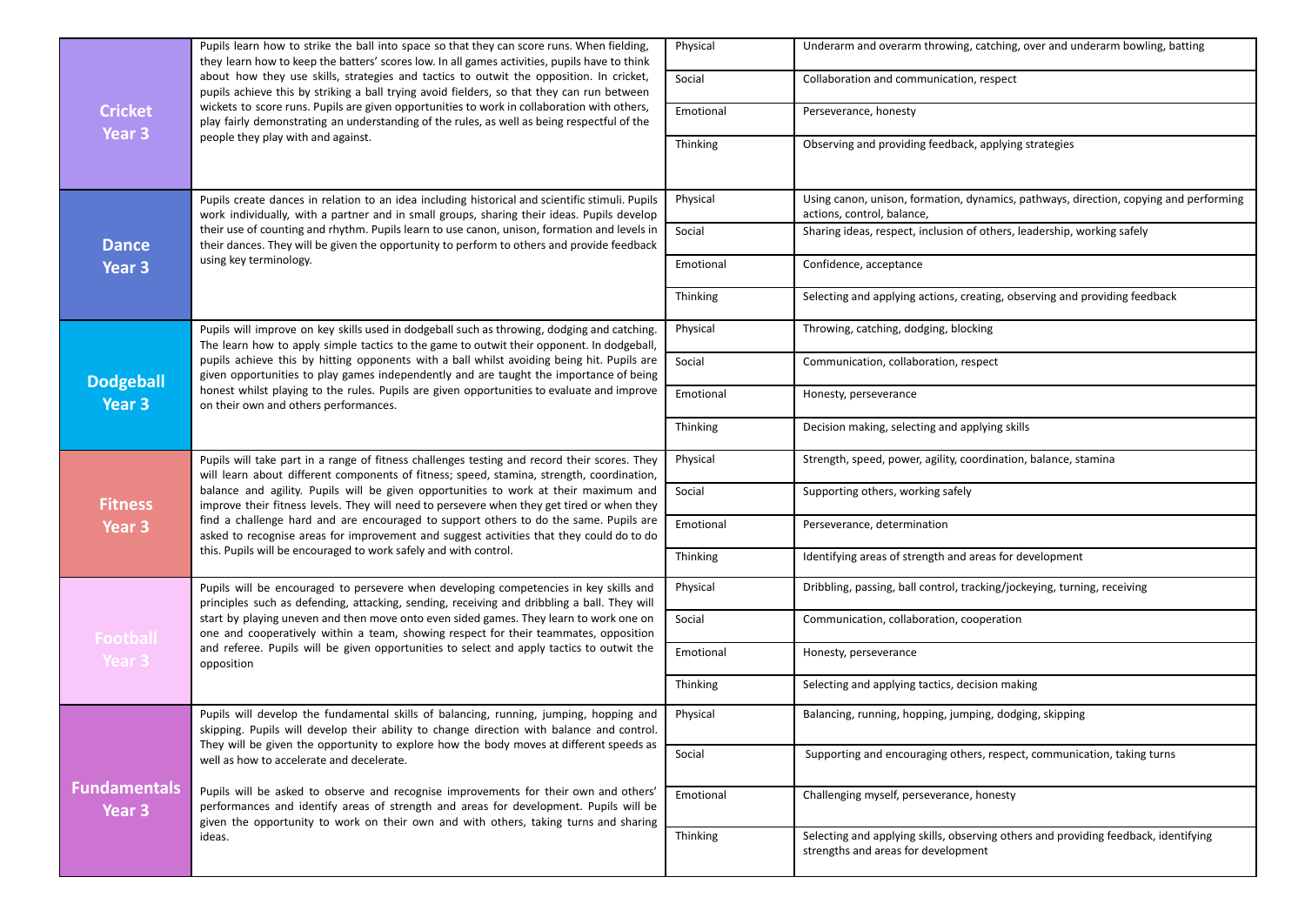|                   | Pupils will develop the skills and apply them to striking, chipping, putting, and playing a<br>short and long game. They will develop their coordination, accuracy, and control of<br>movements. These lesson plans will enable teachers to provide pupils with activities that                                              | Physical  | Balancing, coordination, accuracy, striking, throwing                                                                                      |
|-------------------|------------------------------------------------------------------------------------------------------------------------------------------------------------------------------------------------------------------------------------------------------------------------------------------------------------------------------|-----------|--------------------------------------------------------------------------------------------------------------------------------------------|
| Golf              | help them understand the principles of the golf game and develop fluid movements that<br>can be used in game situations.                                                                                                                                                                                                     | Social    | Taking turns, supporting and encouraging others, respect, communication                                                                    |
| Year <sub>3</sub> | Pupils will be given the opportunity to work with a range of different equipment. Pupils will<br>be asked to observe and recognise improvements for their own and others' skills and                                                                                                                                         | Emotional | Challenging myself, perseverance, honesty, determination                                                                                   |
|                   | identify areas of strengths. Pupils will be given the opportunity to work on their own and<br>others, taking turns and sharing ideas.                                                                                                                                                                                        | Thinking  | Selecting and applying skills, identifying strengths, identifying weaknesses, creativity                                                   |
|                   | In this unit pupils focus on improving the quality of their gymnastic movements. They are<br>introduced to the terms 'extension' and 'body tension.' They develop the basic skills of                                                                                                                                        | Physical  | Individual point and patch balances, straight roll, barrel roll, forward roll,<br>straight jump, tuck jump, star jump, rhythmic gymnastics |
| <b>Gymnastics</b> | rolling, jumping and balancing and use them individually and in combination. Pupils<br>develop their sequence work, collaborating with others to use matching and contrasting                                                                                                                                                | Social    | Collaboration, communication, respect                                                                                                      |
| Year 3            | actions and shapes and develop linking sequences smoothly with actions that flow. Pupils<br>develop their confidence to perform, considering the quality and control of their actions.                                                                                                                                       | Emotional | Confidence                                                                                                                                 |
|                   |                                                                                                                                                                                                                                                                                                                              | Thinking  | Observing and providing feedback, selecting and applying actions, evaluating and<br>improving                                              |
|                   | Pupils will be encouraged to persevere when learning key skills such as throwing, catching,<br>dribbling, shooting and principles of defending and attacking. Pupils will use their attacking                                                                                                                                | Physical  | Ball control, throwing and catching, moving with the ball, dribbling, shooting                                                             |
| <b>Handball</b>   | skills to maintain possession in game situations. They will play small-sided, un-even and<br>even games. The pupils will understand the importance of playing fairly and following the                                                                                                                                       | Social    | Working safely, communication, respect,                                                                                                    |
| Year 3            | rules. They will be encouraged to think about how to apply the skills learned in game like<br>situations to improve and to get into a scoring opportunity, as well as how to best defend<br>as a team. They will also evaluate their own and others' performances.                                                           | Emotional | Honesty and fair play, perseverance                                                                                                        |
|                   |                                                                                                                                                                                                                                                                                                                              | Thinking  | Planning strategies, observing and providing feedback                                                                                      |
|                   | Pupils will learn to contribute to the game by helping to keep possession of the ball, use<br>simple attacking tactics using sending, receiving and dribbling a ball. They will start by                                                                                                                                     | Physical  | Passing, dribbling, receiving, intercepting, tackling                                                                                      |
| <b>Hockey</b>     | playing uneven and then move onto even sided games. They will begin to think about<br>defending and winning the ball. Pupils will be encouraged to think about how to use skills,                                                                                                                                            | Social    | Communication, collaboration, inclusive                                                                                                    |
| Year 3            | strategies and tactics to outwit the opposition. Pupils will understand the importance of<br>playing fairly and keeping to the rules. They will be encouraged to be a supportive                                                                                                                                             | Emotional | Honesty and fair play, empathy                                                                                                             |
|                   | teammate and identify why this behaviour is important.                                                                                                                                                                                                                                                                       | Thinking  | Planning strategies and using tactics, observing and providing feedback, decision making                                                   |
|                   | Pupils will be encouraged to persevere when developing competencies in key skills and<br>principles such as defending, attacking, throwing, catching and shooting. They will learn to                                                                                                                                        | Physical  | Passing, catching, footwork, intercepting, shooting                                                                                        |
| <b>Netball</b>    | use a range of different passes in different situations to keep possession and attack<br>towards goal. Pupils will learn about defending and attacking play as they begin to play<br>even-sided versions of 5-a-side Netball. They will learn key rules of the game such as<br>footwork, held ball, contact and obstruction. | Social    | Working safely, communication, collaboration                                                                                               |
| Year 3            |                                                                                                                                                                                                                                                                                                                              | Emotional | Honesty and fair play, perseverance                                                                                                        |
|                   |                                                                                                                                                                                                                                                                                                                              | Thinking  | Planning strategies and using tactics, observing and providing feedback                                                                    |
|                   | Pupils develop problem solving skills through a range of challenges. Pupils work as a pair<br>and small group to plan, solve, reflect and improve on strategies. They learn to be inclusive                                                                                                                                  | Physical  | Balance, running                                                                                                                           |
| <b>OAA</b>        | of others and work collaboratively to overcome challenges. Pupils learn to orientate a map,<br>identify key symbols and follow routes.                                                                                                                                                                                       | Social    | Communication, teamwork, trust, inclusion, listening                                                                                       |
| Year 3            |                                                                                                                                                                                                                                                                                                                              | Emotional | Confidence                                                                                                                                 |
|                   |                                                                                                                                                                                                                                                                                                                              | Thinking  | Planning, map reading, decision making, problem solving                                                                                    |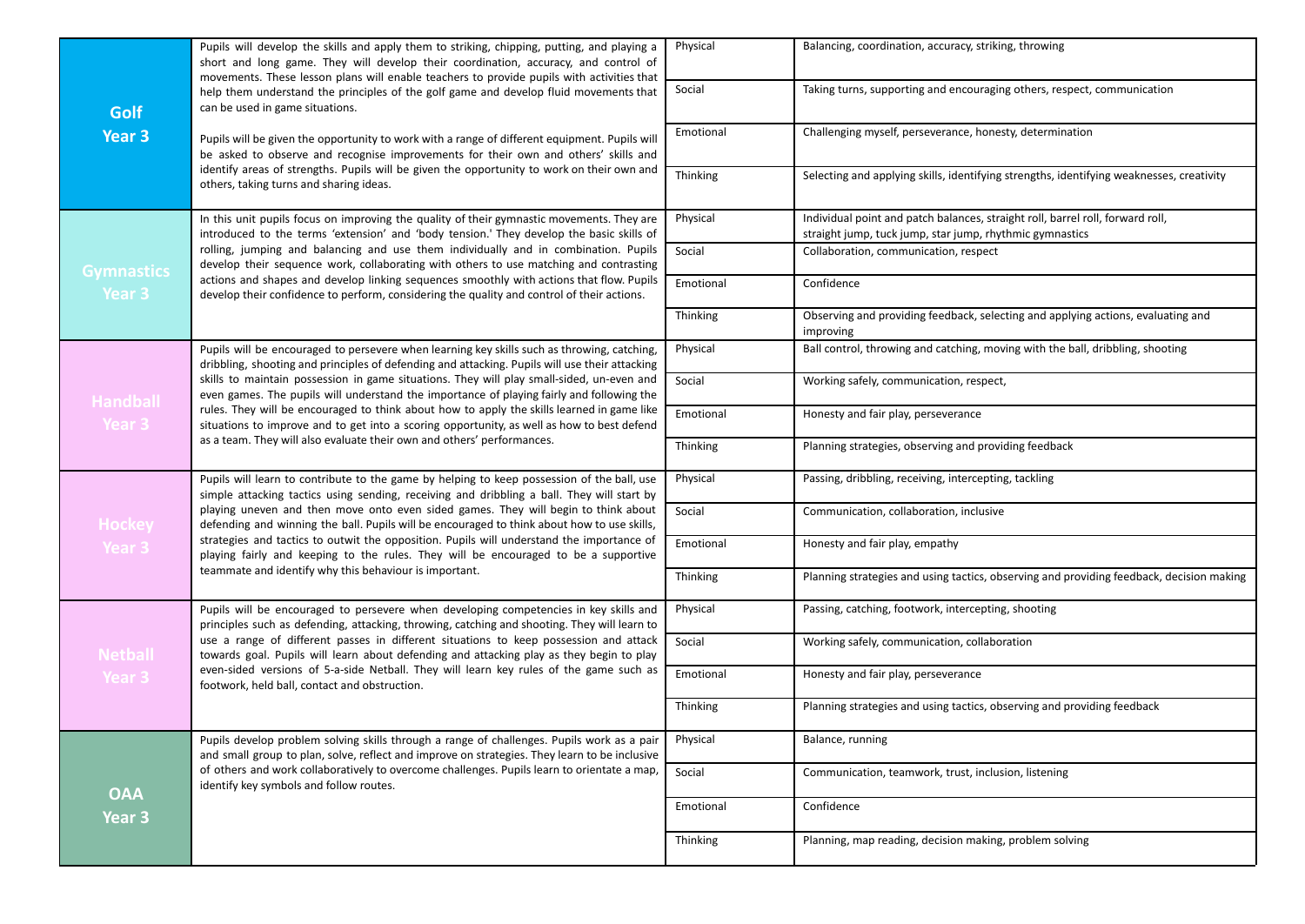|                            | Pupils learn how to score points by striking a ball into space and running around cones or<br>bases. When fielding, they learn how to play in different fielding roles. They focus on<br>developing their throwing, catching and batting skills. In all games activities, pupils have to<br>think about how they use skills, strategies and tactics to outwit the opposition. Pupils are                                                                                                       | Physical  | Underarm and overarm throwing, catching, tracking a ball, fielding and retrieving a ball,<br>batting                                                                |
|----------------------------|------------------------------------------------------------------------------------------------------------------------------------------------------------------------------------------------------------------------------------------------------------------------------------------------------------------------------------------------------------------------------------------------------------------------------------------------------------------------------------------------|-----------|---------------------------------------------------------------------------------------------------------------------------------------------------------------------|
|                            |                                                                                                                                                                                                                                                                                                                                                                                                                                                                                                | Social    | Collaboration and communication, respect, supporting and encouraging others                                                                                         |
| <b>Rounders</b>            | given opportunities to work in collaboration with others, play fairly demonstrating an<br>understanding of the rules, as well as being respectful of the people they play with and                                                                                                                                                                                                                                                                                                             | Emotional | Honesty and fair play, confident to take risks, managing emotions                                                                                                   |
| Year 3                     | against.                                                                                                                                                                                                                                                                                                                                                                                                                                                                                       | Thinking  | Observing and providing feedback, using tactics, decision making                                                                                                    |
|                            | This unit is aimed at developing swimmers. In this unit, pupils will be introduced to specific<br>swimming strokes on their front and on their back. They will learn how to travel, float and                                                                                                                                                                                                                                                                                                  | Physical  | Submersion, floating, gliding, front crawl, backstroke, breaststroke, rotation, sculling,<br>treading water, handstands, surface dives, H.E.L.P and huddle position |
| <b>Swimming</b>            | submerge with increasing confidence. They will learn and use different kicking and arm<br>actions. Pupils will be given opportunities to observe others and provide feedback. They                                                                                                                                                                                                                                                                                                             | Social    | Communication, supporting and encouraging others, keeping myself and others safe                                                                                    |
| <b>Developers</b>          | will also be introduced to some personal survival skills and how to stay save around water.                                                                                                                                                                                                                                                                                                                                                                                                    | Emotional | Confidence                                                                                                                                                          |
|                            |                                                                                                                                                                                                                                                                                                                                                                                                                                                                                                | Thinking  | Comprehension, planning tactics                                                                                                                                     |
|                            | In this unit pupils will learn to keep possession of the ball using attacking skills. They will<br>play uneven and then even sided games, developing strategies and social skills to<br>self-manage games. Pupils will understand the importance of playing fairly and keeping to<br>the rules. Pupils will think about how to use skills, strategies and tactics to outwit the<br>opposition. They will learn how to evaluate their own and others' performances and<br>suggest improvements. | Physical  | Passing, catching, dodging, tagging, scoring                                                                                                                        |
|                            |                                                                                                                                                                                                                                                                                                                                                                                                                                                                                                | Social    | Communication, collaboration, inclusion                                                                                                                             |
| <b>Tag Rugby</b><br>Year 3 |                                                                                                                                                                                                                                                                                                                                                                                                                                                                                                | Emotional | Honesty and fair play, perseverance, confidence                                                                                                                     |
|                            |                                                                                                                                                                                                                                                                                                                                                                                                                                                                                                | Thinking  | Planning strategies and using tactics, observing and providing feedback                                                                                             |
|                            | In this unit pupils develop the key skills required for tennis such as the ready position,<br>racket control and hitting a ball. They learn how to score points and how to use skills,                                                                                                                                                                                                                                                                                                         | Physical  | Forehand, backhand, throwing, catching, ready position                                                                                                              |
| <b>Tennis</b>              | simple strategies and tactics to outwit the opposition. Pupils are given opportunities to<br>play games independently and are taught the importance of being honest whilst playing to                                                                                                                                                                                                                                                                                                          | Social    | Respect, collaboration, supporting others                                                                                                                           |
| <b>Year 3</b>              | the rules.                                                                                                                                                                                                                                                                                                                                                                                                                                                                                     | Emotional | Honesty, perseverance                                                                                                                                               |
|                            |                                                                                                                                                                                                                                                                                                                                                                                                                                                                                                | Thinking  | Decision making, using tactics, understanding rules                                                                                                                 |
|                            | Pupils learn about mindfulness and body awareness. They learn yoga poses and techniques<br>that will help them to connect their mind and body. The unit looks to improve well being                                                                                                                                                                                                                                                                                                            | Physical  | Breathing, balance, flexibility, strength, coordination                                                                                                             |
| Yoga                       | by building strength, flexibility and balance. The learning includes breathing and<br>meditation taught through fun and engaging activities. Pupils will work independently and                                                                                                                                                                                                                                                                                                                | Social    | Working safely, sharing ideas, leadership                                                                                                                           |
| Year 3                     | with others to create their own yoga flows.                                                                                                                                                                                                                                                                                                                                                                                                                                                    | Emotional | Calmness, focus, confidence                                                                                                                                         |
|                            |                                                                                                                                                                                                                                                                                                                                                                                                                                                                                                | Thinking  | Selecting actions, creating poses and flow, providing feedback                                                                                                      |

| Year 4           | <b>Overview</b>                                                                                                                                                                                       |           | <b>Key Skills</b>                                                        |
|------------------|-------------------------------------------------------------------------------------------------------------------------------------------------------------------------------------------------------|-----------|--------------------------------------------------------------------------|
|                  | In this unit, pupils will develop basic running, jumping and throwing techniques. They are<br>set challenges for distance and time that involve using different styles and combinations               | Physical  | Pacing, sprinting technique, jumping for distance, throwing for distance |
|                  | of running, jumping and throwing. As in all athletic activities, pupils think about how to $\int$ Social<br>achieve their greatest possible speed, distance or accuracy and learn how to persevere to |           | Working collaboratively, working safely                                  |
| <b>Athletics</b> | achieve their personal best.                                                                                                                                                                          | Emotional | Perseverance, determination                                              |
| Year 4           |                                                                                                                                                                                                       |           |                                                                          |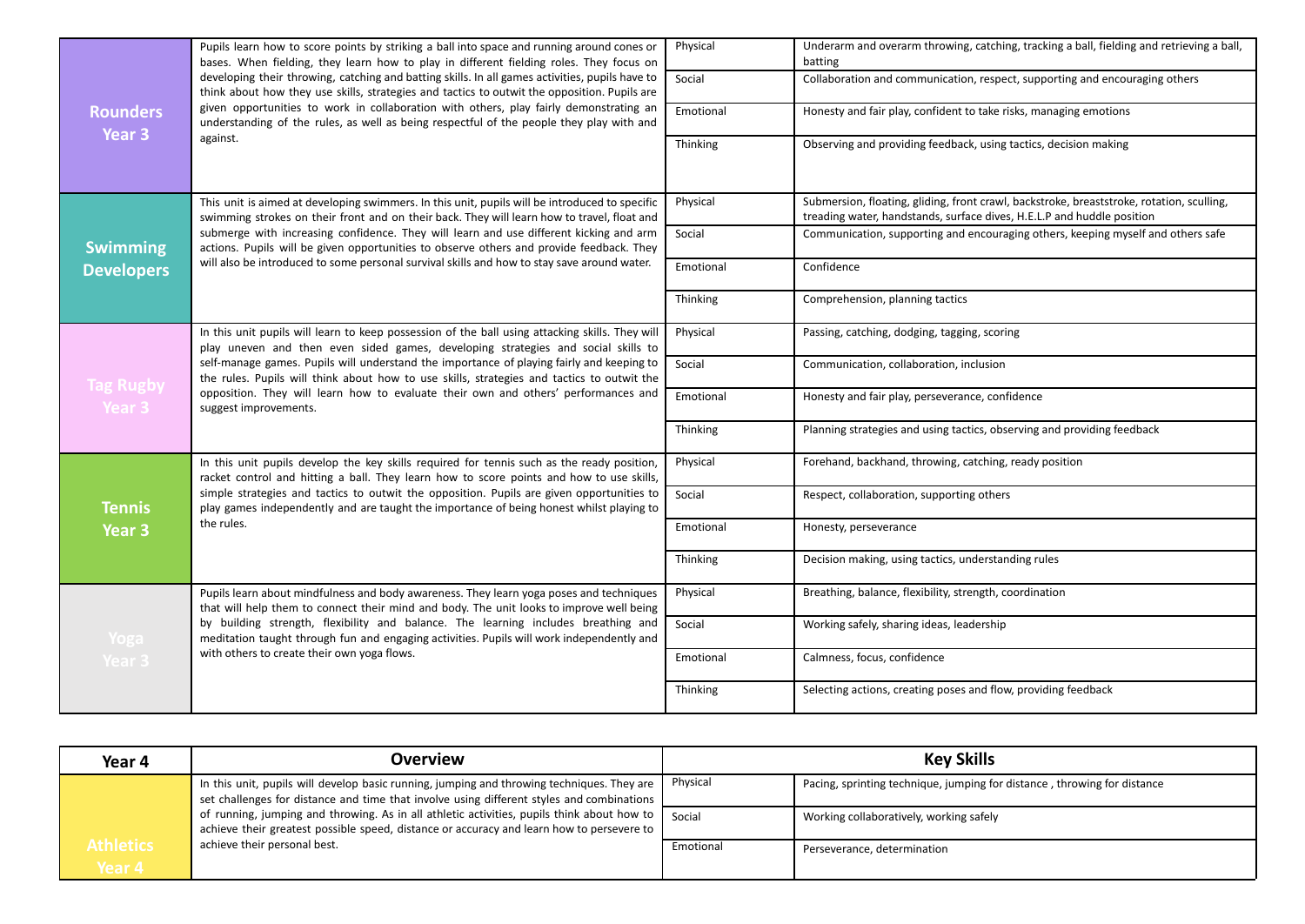|                            |                                                                                                                                                                                                                                                                                                                                                                                                                                                                                                                          | <b>Thinking</b> | Observing and providing feedback, exploring ideas                                                                                             |
|----------------------------|--------------------------------------------------------------------------------------------------------------------------------------------------------------------------------------------------------------------------------------------------------------------------------------------------------------------------------------------------------------------------------------------------------------------------------------------------------------------------------------------------------------------------|-----------------|-----------------------------------------------------------------------------------------------------------------------------------------------|
|                            | Pupils will have the opportunity to develop their accuracy and consistency when tracking a<br>ball. They will explore a variety of throwing techniques and will learn to select the                                                                                                                                                                                                                                                                                                                                      | Physical        | Tracking a ball, throwing, catching, dribbling                                                                                                |
| <b>Ball Skills</b>         | appropriate throw for the situation. They will develop catching with one and two hands as<br>well as dribbling with feet and hands. These skills will then be applied to small group                                                                                                                                                                                                                                                                                                                                     | Social          | Supporting others, co-operation, communication, managing games                                                                                |
| Year <sub>4</sub>          | games. Pupils will have the opportunity to take on different roles and work both<br>individually and with others.                                                                                                                                                                                                                                                                                                                                                                                                        | Emotional       | Perseverance, honesty, respect, challenging self                                                                                              |
|                            |                                                                                                                                                                                                                                                                                                                                                                                                                                                                                                                          | Thinking        | Decision making, developing tactics, creativity                                                                                               |
|                            | Pupils will be encouraged to persevere when developing competencies in key skills and<br>principles such as defending, attacking, throwing, catching and dribbling. Pupils will learn                                                                                                                                                                                                                                                                                                                                    | Physical        | Throwing and catching, dribbling, intercepting, shooting                                                                                      |
| <b>Basketball</b>          | to use attacking skills to maintain possession of the ball. They will start by playing<br>uneven and then move onto even sided games. Pupils will understand the importance of                                                                                                                                                                                                                                                                                                                                           | Social          | Working safely, communication, collaboration                                                                                                  |
| Year 4                     | playing fairly and to the rules. They will be encouraged to think about how to use skills,<br>strategies and tactics to outwit the opposition as well as learn how to evaluate their own                                                                                                                                                                                                                                                                                                                                 | Emotional       | Honesty and fair play, perseverance                                                                                                           |
|                            | and others' performances.                                                                                                                                                                                                                                                                                                                                                                                                                                                                                                | Thinking        | Planning strategies and using tactics, observing and providing feedback                                                                       |
|                            | Pupils learn how to strike the ball into space so that they can score runs. When fielding,<br>they learn how to keep the batters' scores low. In all games activities, pupils have to                                                                                                                                                                                                                                                                                                                                    | Physical        | Underarm and overarm throwing, catching, over and underarm bowling, batting                                                                   |
|                            | think about how they use skills, strategies and tactics to outwit the opposition. In cricket,<br>pupils achieve this by striking a ball trying avoid fielders, so that they can run between<br>wickets to score runs. Pupils are given opportunities to work in collaboration with<br>others, play fairly demonstrating an understanding of the rules, as well as being<br>respectful of the people they play with and against.                                                                                          | Social          | Collaboration and communication, respect                                                                                                      |
| <b>Cricket</b><br>Year 4   |                                                                                                                                                                                                                                                                                                                                                                                                                                                                                                                          | Emotional       | Perseverance, honesty                                                                                                                         |
|                            |                                                                                                                                                                                                                                                                                                                                                                                                                                                                                                                          | <b>Thinking</b> | Performing a variety of dance actions,                                                                                                        |
|                            | Pupils focus on creating characters and narrative through movement and gesture. They<br>gain inspiration from a range of stimuli, working individually, in pairs and small groups. In<br>dance as a whole, pupils think about how to use movement to explore and communicate<br>ideas and issues, and their own feelings and thoughts. Pupils will develop confidence in<br>performing and will be given the opportunity to provide feedback and utilise feedback to<br>improve their own work.                          | Physical        | Performing a variety of dance actions, using canon, unison, formation, dynamics,<br>character, structure, space, balance, control, technique, |
| <b>Dance</b><br>Year 4     |                                                                                                                                                                                                                                                                                                                                                                                                                                                                                                                          | Social          |                                                                                                                                               |
|                            |                                                                                                                                                                                                                                                                                                                                                                                                                                                                                                                          |                 | Collaboration, consideration, inclusion, respect                                                                                              |
|                            |                                                                                                                                                                                                                                                                                                                                                                                                                                                                                                                          | Emotional       | Empathy, confidence                                                                                                                           |
|                            |                                                                                                                                                                                                                                                                                                                                                                                                                                                                                                                          | <b>Thinking</b> | Observing and providing feedback, selecting and applying actions                                                                              |
|                            | Pupils will improve on key skills used in dodgeball such as throwing, dodging and catching.<br>They learn how to apply simple tactics to the game to outwit their opponent. In dodgeball,<br>pupils achieve this by hitting opponents with a ball whilst avoiding being hit. Pupils are<br>given opportunities to play games independently and are taught the importance of being<br>honest whilst playing to the rules. Pupils are given opportunities to evaluate and improve<br>on their own and others performances. | Physical        | Throwing, catching, dodging, blocking                                                                                                         |
|                            |                                                                                                                                                                                                                                                                                                                                                                                                                                                                                                                          | Social          | Communication, collaboration, respect                                                                                                         |
| <b>Dodgeball</b><br>Year 4 |                                                                                                                                                                                                                                                                                                                                                                                                                                                                                                                          | Emotional       | Honesty, perseverance,                                                                                                                        |
|                            |                                                                                                                                                                                                                                                                                                                                                                                                                                                                                                                          | Thinking        | Decision making, Selecting and applying skills                                                                                                |
|                            | Pupils will take part in a range of fitness challenges testing and record their scores. They<br>will learn about different components of fitness; speed, stamina, strength, coordination,                                                                                                                                                                                                                                                                                                                                | Physical        | Strength, speed, power, agility, coordination, balance, stamina                                                                               |
| <b>Fitness</b>             | balance and agility. Pupils will be given opportunities to work at their maximum and<br>improve their fitness levels. They will need to persevere when they get tired or when they                                                                                                                                                                                                                                                                                                                                       | Social          | Supporting others, working safely                                                                                                             |
| Year 4                     | find a challenge hard and are encouraged to support others to do the same. Pupils are<br>asked to recognise areas for improvement and suggest activities that they could do to do                                                                                                                                                                                                                                                                                                                                        | Emotional       | Perseverance, determination                                                                                                                   |
|                            | this. Pupils will be encouraged to work safely and with control.                                                                                                                                                                                                                                                                                                                                                                                                                                                         | Thinking        | Identifying areas of strength and areas for development                                                                                       |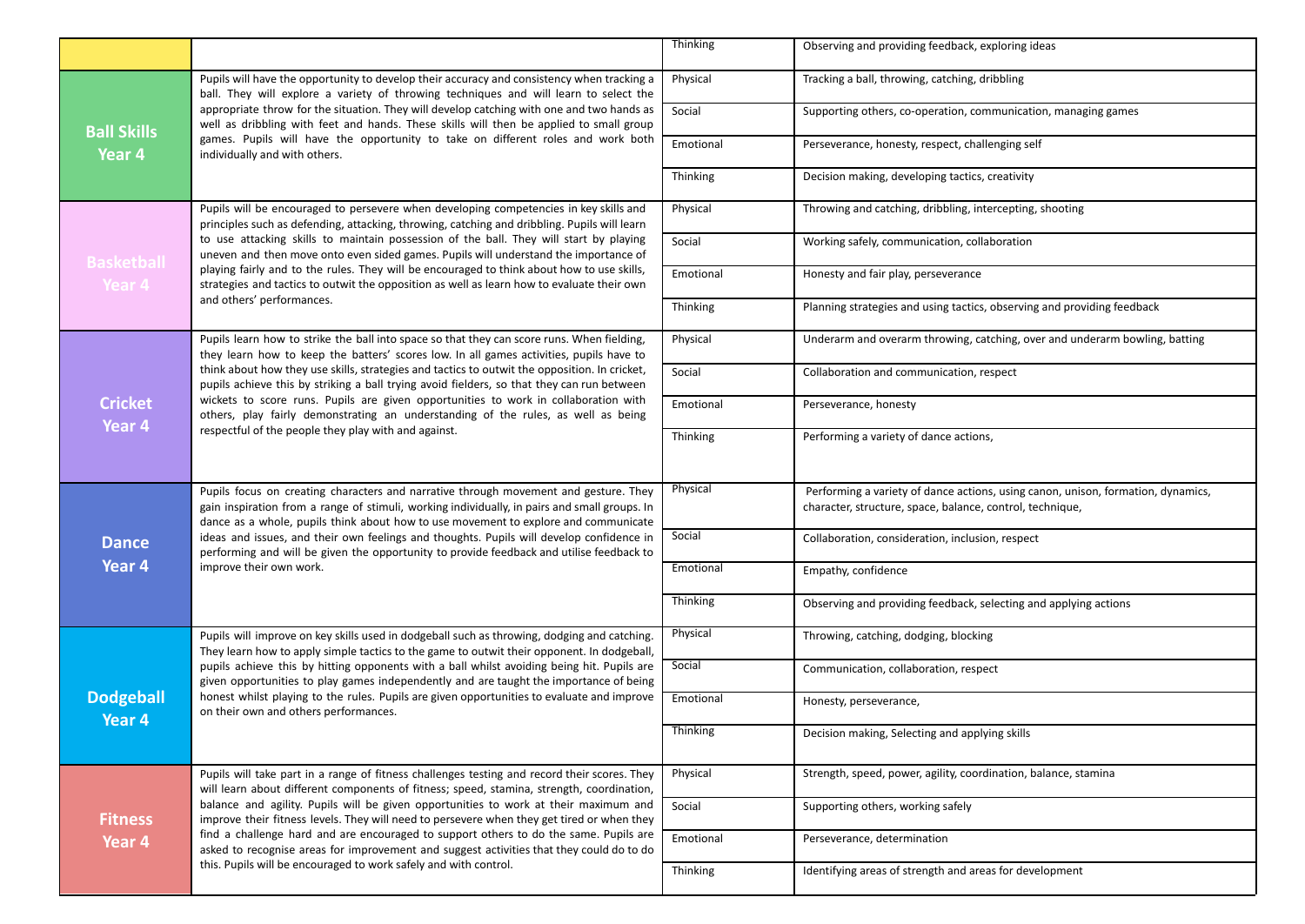|                               | Pupils will develop the fundamental skills of balancing, running, jumping, hopping and<br>skipping. Pupils will develop their ability to change direction with balance and control.<br>They will be given the opportunity to explore how the body moves at different speeds as<br>well as how to accelerate and decelerate.                                                                                                                                                                                                                                        | Physical        | Balancing, running, hopping, jumping, dodging, skipping                                                                                   |
|-------------------------------|--------------------------------------------------------------------------------------------------------------------------------------------------------------------------------------------------------------------------------------------------------------------------------------------------------------------------------------------------------------------------------------------------------------------------------------------------------------------------------------------------------------------------------------------------------------------|-----------------|-------------------------------------------------------------------------------------------------------------------------------------------|
|                               |                                                                                                                                                                                                                                                                                                                                                                                                                                                                                                                                                                    | Social          | Supporting and encouraging others, respect, communication, taking turns                                                                   |
| <b>Fundamentals</b><br>Year 4 | Pupils will be asked to observe and recognise improvements for their own and others'                                                                                                                                                                                                                                                                                                                                                                                                                                                                               | Emotional       | Challenging myself, perseverance, honesty                                                                                                 |
|                               | performances and identify areas of strength and areas for development. Pupils will be<br>given the opportunity to work on their own and with others, taking turns and sharing<br>ideas.                                                                                                                                                                                                                                                                                                                                                                            | Thinking        | Selecting and applying skills, observing others and providing feedback, identifying<br>strengths and areas for development                |
|                               | Pupils will be encouraged to persevere when developing competencies in key skills and<br>principles such as defending, attacking, sending, receiving and dribbling a ball. They will                                                                                                                                                                                                                                                                                                                                                                               | Physical        | Dribbling, passing, ball control, tracking/jockeying, turning, receiving                                                                  |
|                               | start by playing uneven and then move onto even sided games. They learn to work one<br>on one and cooperatively within a team, showing respect for their teammates, opposition                                                                                                                                                                                                                                                                                                                                                                                     | Social          | Communication, collaboration, cooperation                                                                                                 |
| Football                      | and referee. Pupils will be given opportunities to select and apply tactics to outwit the<br>opposition.                                                                                                                                                                                                                                                                                                                                                                                                                                                           | Emotional       | Honesty, perseverance                                                                                                                     |
| Year 4                        |                                                                                                                                                                                                                                                                                                                                                                                                                                                                                                                                                                    | Thinking        | Selecting and applying tactics, decision making                                                                                           |
|                               |                                                                                                                                                                                                                                                                                                                                                                                                                                                                                                                                                                    |                 |                                                                                                                                           |
|                               | Pupils will develop the skills and apply them to striking, chipping, putting, and playing a<br>short and long game. They will develop their coordination, accuracy, and control of<br>movements. These lesson plans will enable teachers to provide pupils with activities that<br>help them understand the principles of the golf game and develop fluid movements that                                                                                                                                                                                           | Physical        | Balancing, coordination, accuracy, striking, throwing                                                                                     |
|                               |                                                                                                                                                                                                                                                                                                                                                                                                                                                                                                                                                                    | Social          | Taking turns, supporting and encouraging others, respect, communication                                                                   |
| <b>Golf</b><br>Year 4         | can be used in game situations.                                                                                                                                                                                                                                                                                                                                                                                                                                                                                                                                    | Emotional       | Challenging myself, perseverance, honesty, determination                                                                                  |
|                               | Pupils will be given the opportunity to work with a range of different equipment. Pupils<br>will be asked to observe and recognise improvements for their own and others' skills and<br>identify areas of strengths. Pupils will be given the opportunity to work on their own and<br>others, taking turns and sharing ideas.                                                                                                                                                                                                                                      | Thinking        | Selecting and applying skills, identifying strengths, identifying weaknesses, creativity                                                  |
|                               | Pupils create more complex sequences. They learn a wider range of travelling actions and<br>include the use of pathways. They develop more advanced actions such as inverted<br>movements and explore ways to include apparatus. They will demonstrate control in their<br>behaviour to create a safe environment for themselves and others to work in. They work                                                                                                                                                                                                  | Physical        | Individual and partner balances, jumps using rotation, straight roll, barrel roll,<br>forward roll, straddle roll, bridge, shoulder stand |
|                               |                                                                                                                                                                                                                                                                                                                                                                                                                                                                                                                                                                    | Social          | Collaboration, communication, respect, responsibility                                                                                     |
| <b>Gymnastics</b><br>Year 4   | independently and in collaboration with a partner to create and develop sequences. Pupils<br>are given opportunities to receive and provide feedback in order to make improvements                                                                                                                                                                                                                                                                                                                                                                                 | Emotional       | Confidence                                                                                                                                |
|                               | on their performances. In gymnastics as a whole, pupils develop performance skills<br>considering the quality and control of their actions.                                                                                                                                                                                                                                                                                                                                                                                                                        | Thinking        | Observing and providing feedback, selecting and applying skills, evaluating and<br>improving                                              |
|                               | Pupils will be encouraged to persevere when learning key skills such as throwing, catching,<br>dribbling, shooting, defending and attacking. Pupils will use their attacking skills to<br>maintain possession in game situations. They will play small-sided, un-even and even<br>games. The pupils will understand the importance of playing fairly and following the rules.<br>They will be encouraged to think about how to apply the skills learned in game like<br>situations to improve and to get into a scoring opportunity, as well as how to best defend | Physical        | Ball control, throwing and catching, moving with the ball, dribbling                                                                      |
|                               |                                                                                                                                                                                                                                                                                                                                                                                                                                                                                                                                                                    | Social          | Shooting, working safely, communication, respect, honesty and fair play                                                                   |
| <b>Handball</b><br>Year 4     |                                                                                                                                                                                                                                                                                                                                                                                                                                                                                                                                                                    | Emotional       | honesty and fair play, perseverance                                                                                                       |
|                               | as a team. They will also evaluate their own and others' performances.                                                                                                                                                                                                                                                                                                                                                                                                                                                                                             | <b>Thinking</b> | Planning strategies, observing and providing feedback                                                                                     |
|                               | Pupils will learn to contribute to the game by helping to keep possession of the ball, use<br>simple attacking tactics using sending, receiving and dribbling a ball. They will start by                                                                                                                                                                                                                                                                                                                                                                           | Physical        | Passing, dribbling, receiving, intercepting, tackling                                                                                     |
| Hockey                        | playing uneven and then move onto even sided games. They will begin to think about<br>defending and winning the ball. Pupils will be encouraged to think about how to use skills,                                                                                                                                                                                                                                                                                                                                                                                  | Social          | Communication, collaboration, inclusive                                                                                                   |
| Year 4                        | strategies and tactics to outwit the opposition. Pupils will understand the importance of<br>playing fairly and keeping to the rules. They will be encouraged to be a supportive<br>teammate and identify why this behaviour is important.                                                                                                                                                                                                                                                                                                                         | Emotional       | Honesty and fair play, empathy                                                                                                            |
|                               |                                                                                                                                                                                                                                                                                                                                                                                                                                                                                                                                                                    | Thinking        | Planning strategies and using tactics, observing and providing feedback, decision making                                                  |
|                               |                                                                                                                                                                                                                                                                                                                                                                                                                                                                                                                                                                    |                 |                                                                                                                                           |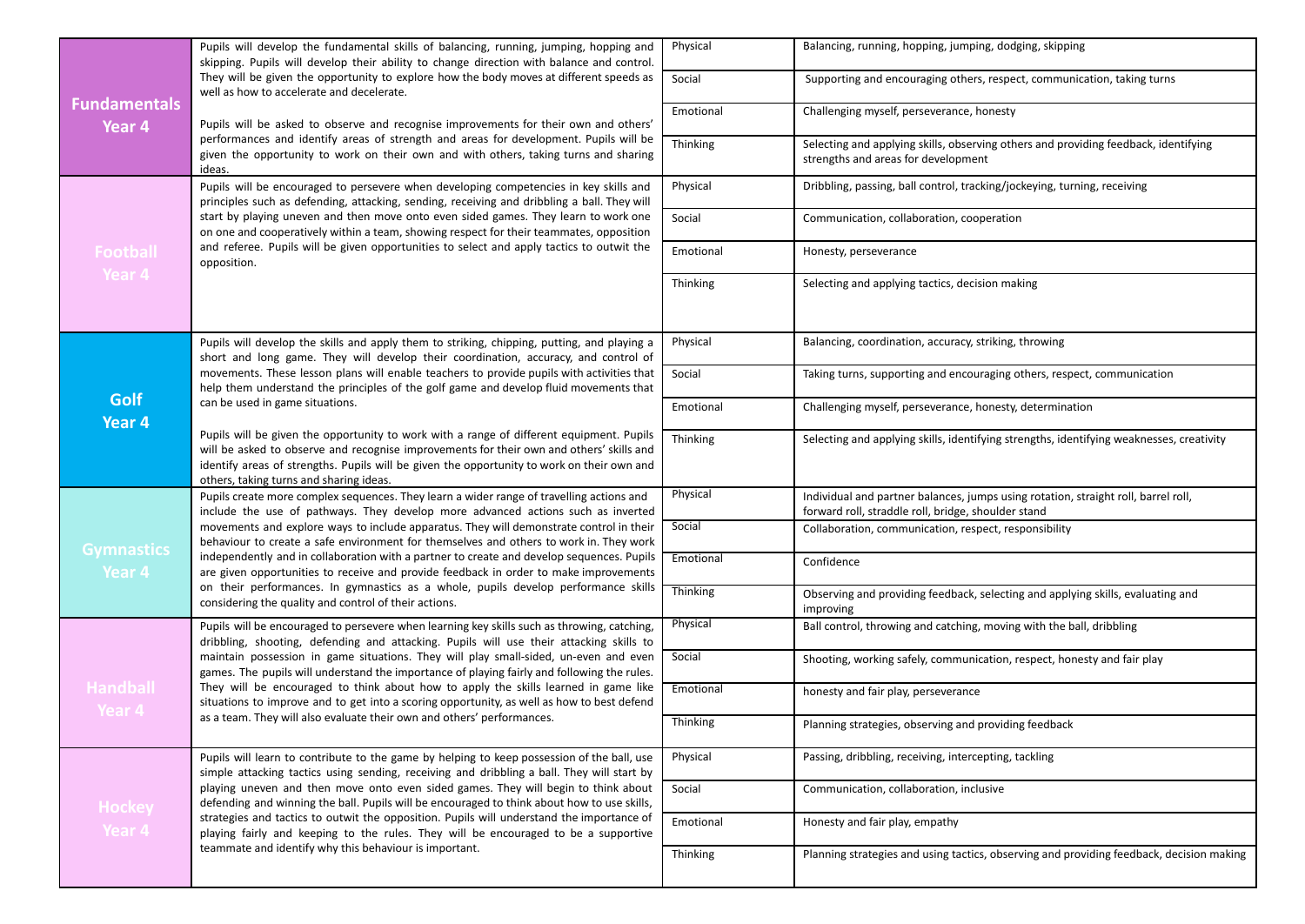|                         | Pupils will be encouraged to persevere when developing competencies in key skills and<br>principles such as defending, attacking, throwing, catching and shooting. They will learn to<br>use a range of different passes in different situations to keep possession and attack<br>towards goal. Pupils will learn about defending and attacking play as they begin to play | Physical        | Passing, catching, footwork, intercepting, shooting                                                                                                                 |
|-------------------------|----------------------------------------------------------------------------------------------------------------------------------------------------------------------------------------------------------------------------------------------------------------------------------------------------------------------------------------------------------------------------|-----------------|---------------------------------------------------------------------------------------------------------------------------------------------------------------------|
| <b>Netball</b>          |                                                                                                                                                                                                                                                                                                                                                                            | Social          | Working safely, communication, collaboration                                                                                                                        |
| Year 4                  | even-sided versions of 5-a-side Netball. They will learn key rules of the game such as<br>footwork, held ball, contact and obstruction.                                                                                                                                                                                                                                    | Emotional       | Honesty and fair play, perseverance                                                                                                                                 |
|                         |                                                                                                                                                                                                                                                                                                                                                                            | Thinking        | Planning strategies and using tactics, observing and providing feedback                                                                                             |
|                         | Pupils develop problem solving skills through a range of challenges. Pupils work as a pair<br>and small group to plan, solve, reflect and improve on strategies. They learn to be inclusive                                                                                                                                                                                | Physical        | Balance, running                                                                                                                                                    |
| <b>OAA</b>              | of others and work collaboratively to overcome challenges. Pupils learn to orientate a<br>map, identify key symbols and follow routes.                                                                                                                                                                                                                                     | Social          | Communication, teamwork, trust, inclusion, listening                                                                                                                |
| Year 4                  |                                                                                                                                                                                                                                                                                                                                                                            | Emotional       | Confidence                                                                                                                                                          |
|                         |                                                                                                                                                                                                                                                                                                                                                                            | <b>Thinking</b> | Planning, map reading, decision making, problem solving                                                                                                             |
|                         | Pupils learn how to score points by striking a ball into space and running around cones or<br>bases. When fielding, they learn how to play in different fielding roles. They focus on                                                                                                                                                                                      | Physical        | Underarm and overarm throwing, catching, tracking a ball, fielding and retrieving a ball,<br>batting                                                                |
|                         | developing their throwing, catching and batting skills. In all games activities, pupils have to<br>think about how they use skills, strategies and tactics to outwit the opposition. Pupils are                                                                                                                                                                            | Social          | Collaboration and communication, respect, supporting and encouraging others                                                                                         |
| <b>Rounders</b>         | given opportunities to work in collaboration with others, play fairly demonstrating an<br>understanding of the rules, as well as being respectful of the people they play with and                                                                                                                                                                                         | Emotional       | Honesty and fair play, confident to take risks, managing emotions                                                                                                   |
| Year 4                  | against.                                                                                                                                                                                                                                                                                                                                                                   | Thinking        | Observing and providing feedback, using tactics, decision making                                                                                                    |
|                         |                                                                                                                                                                                                                                                                                                                                                                            |                 |                                                                                                                                                                     |
|                         | This unit is aimed at developing swimmers. In this unit, pupils will be introduced to<br>specific swimming strokes on their front and on their back. They will learn how to travel,                                                                                                                                                                                        | Physical        | Submersion, floating, gliding, front crawl, backstroke, breaststroke, rotation, sculling,<br>treading water, handstands, surface dives, H.E.L.P and huddle position |
| <b>Swimming</b>         | float and submerge with increasing confidence. They will learn and use different kicking<br>and arm actions. Pupils will be given opportunities to observe others and provide                                                                                                                                                                                              | Social          | Communication, supporting and encouraging others, keeping myself and others safe                                                                                    |
| <b>Developers</b>       | feedback. They will also be introduced to some personal survival skills and how to stay<br>save around water.                                                                                                                                                                                                                                                              | Emotional       | Confidence                                                                                                                                                          |
|                         |                                                                                                                                                                                                                                                                                                                                                                            | Thinking        | Comprehension, planning tactics                                                                                                                                     |
|                         | In this unit pupils will learn to keep possession of the ball using attacking skills. They will<br>play uneven and then even sided games, developing strategies and social skills to                                                                                                                                                                                       | Physical        | Passing, catching, dodging, tagging, scoring                                                                                                                        |
| <b>Tag Rugby</b>        | self-manage games. Pupils will understand the importance of playing fairly and keeping to<br>the rules. Pupils will think about how to use skills, strategies and tactics to outwit the                                                                                                                                                                                    | Social          | Communication, collaboration, inclusion                                                                                                                             |
| Year 4                  | opposition. They will learn how to evaluate their own and others' performances and<br>suggest improvements.                                                                                                                                                                                                                                                                | Emotional       | Honesty and fair play, perseverance, confidence                                                                                                                     |
|                         |                                                                                                                                                                                                                                                                                                                                                                            | Thinking        | Planning strategies and using tactics, observing and providing feedback                                                                                             |
|                         | In this unit pupils develop the key skills required for tennis such as the ready position,<br>racket control and forehand and backhand ground strokes. Pupils learn how to score                                                                                                                                                                                           | Physical        | Underarm throwing, catching, forehand, backhand, ready position                                                                                                     |
|                         | points and how to use skills, strategies and tactics to outwit the opposition. Pupils are<br>given opportunities to play games independently and are taught the importance of being                                                                                                                                                                                        | Social          | Collaboration, respect, supporting others                                                                                                                           |
| <b>Tennis</b><br>Year 4 | honest whilst playing to the rules.                                                                                                                                                                                                                                                                                                                                        | Emotional       | Honesty, perseverance                                                                                                                                               |
|                         |                                                                                                                                                                                                                                                                                                                                                                            |                 |                                                                                                                                                                     |
|                         |                                                                                                                                                                                                                                                                                                                                                                            | Thinking        | Decision making, understanding rules, selecting and applying skills and tactics                                                                                     |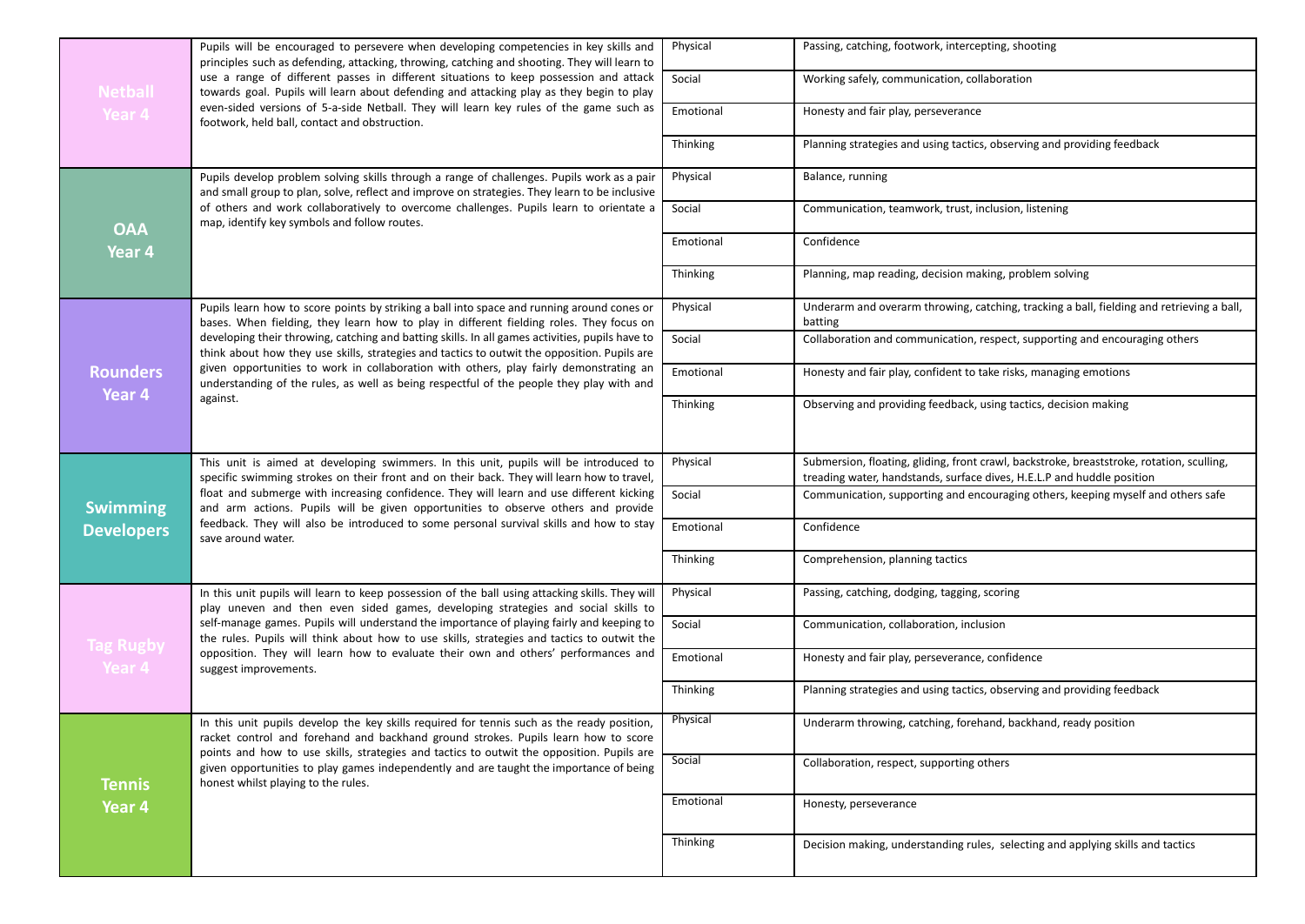| Yoga   | Pupils learn about mindfulness and body awareness. They learn yoga poses and<br>techniques that will help them to connect their mind and body. The unit looks to improve                        | Physical  | Breathing, balance, flexibility, strength, coordination        |
|--------|-------------------------------------------------------------------------------------------------------------------------------------------------------------------------------------------------|-----------|----------------------------------------------------------------|
|        | well being by building strength, flexibility and balance. The learning includes breathing   Social<br>and meditation taught through fun and engaging activities. Pupils will work independently |           | Working safely, sharing ideas, leadership                      |
| Year 4 | and with others to create their own yoga flows.                                                                                                                                                 | Emotional | Calmness, focus, confidence                                    |
|        |                                                                                                                                                                                                 | Thinking  | Selecting actions, creating poses and flow, providing feedback |

| Year 5                            | <b>Overview</b>                                                                                                                                                                                                                                                                                                                                                                                                                                                                           | <b>Key Skills</b> |                                                                                                                                                            |
|-----------------------------------|-------------------------------------------------------------------------------------------------------------------------------------------------------------------------------------------------------------------------------------------------------------------------------------------------------------------------------------------------------------------------------------------------------------------------------------------------------------------------------------------|-------------------|------------------------------------------------------------------------------------------------------------------------------------------------------------|
|                                   | In this unit, pupils are set challenges for distance and time that involve using different<br>styles and combinations of running, jumping and throwing. As in all athletic activities,                                                                                                                                                                                                                                                                                                    | Physical          | Pacing, sprinting technique, relay changeovers, jumping for distance, push and pull<br>throwing for distance                                               |
| <b>Athletics</b>                  | pupils think about how to achieve their greatest possible speed, height, distance or<br>accuracy and learn how to persevere to achieve their personal best. They learn how to                                                                                                                                                                                                                                                                                                             | Social            | Collaborating with others, supporting others                                                                                                               |
| Year 5                            | improve by identifying areas of strength as well as areas to develop. Pupils are also given<br>opportunities to lead when officiating as well as observe and provide feedback to others.                                                                                                                                                                                                                                                                                                  | Emotional         | Perseverance, determination                                                                                                                                |
|                                   | In this unit pupils learn the following athletic activities: running over longer distances,<br>sprinting, relay, triple jump, shot put and javelin.                                                                                                                                                                                                                                                                                                                                       | Thinking          | Observing and providing feedback                                                                                                                           |
|                                   | Pupils focus on developing the skills they need to play continuous rallies in badminton.<br>They will learn about the ready position, racket control, serving and hitting over a net and                                                                                                                                                                                                                                                                                                  | Physical          | Ready position, grip, forehand, backhand, serve, footwork                                                                                                  |
| <b>Badminton</b>                  | how to use these skills to make the game difficult for their opponent. In all games<br>activities, pupils have to think about how they use skills, strategies and tactics to outwit                                                                                                                                                                                                                                                                                                       | Social            | Communication, respect, supporting and encouraging others                                                                                                  |
| Year 5                            | the opposition. Pupils will be given the opportunity to work collaboratively with others.<br>They will understand the importance of abiding by rules to keep themselves & others safe.                                                                                                                                                                                                                                                                                                    | Emotional         | Confidence, perseverance, honesty                                                                                                                          |
|                                   | Pupils will develop character and control through engaging with coping strategies when<br>exposed to competition and will be given the opportunity to take on the role of referee.                                                                                                                                                                                                                                                                                                        | Thinking          | Using tactics, selecting and applying skills, identifying strengths and areas for<br>development                                                           |
|                                   | In this unit pupils will develop key skills and principles such as defending, attacking,<br>throwing, catching, dribbling and shooting. Pupils will learn to use attacking skills to                                                                                                                                                                                                                                                                                                      | Physical          | Throwing and catching, dribbling, intercepting, shooting                                                                                                   |
| <b>Basketball</b>                 | maintain possession as well as defending skills to gain possession. Pupils will be<br>encouraged to work collaboratively to think about how to use skills, strategies and tactics<br>to outwit the opposition. They develop their understanding of the importance of fair play<br>and honesty while self managing games, as well as developing their ability to evaluate<br>their own and others' performances.                                                                           | Social            | Communication, collaboration                                                                                                                               |
| Year 5                            |                                                                                                                                                                                                                                                                                                                                                                                                                                                                                           | Emotional         | Perseverance, honesty and fair play                                                                                                                        |
|                                   |                                                                                                                                                                                                                                                                                                                                                                                                                                                                                           | Thinking          | Planning strategies and using tactics, observing and providing feedback                                                                                    |
|                                   | Pupils develop the range and quality of striking and fielding skills and their understanding<br>of cricket. They learn how to play the different roles of bowler, wicket keeper, fielder and                                                                                                                                                                                                                                                                                              | Physical          | Underarm and overarm throwing, catching, over and underarm bowling, long and short<br>barrier, batting                                                     |
|                                   | batter. In all games activities, pupils have to think about how they use skills, strategies and<br>tactics to outwit the opposition. In cricket, pupils achieve this by striking a ball and trying<br>to avoid fielders, so that they can run between wickets to score runs. Pupils are given<br>opportunities to work in collaboration with others, play fairly demonstrating an<br>understanding of the rules, as well as being respectful of the people they play with and<br>against. | Social            | Collaboration and communication, respect                                                                                                                   |
| <b>Cricket</b><br>Year 5          |                                                                                                                                                                                                                                                                                                                                                                                                                                                                                           | Emotional         | Honesty                                                                                                                                                    |
|                                   |                                                                                                                                                                                                                                                                                                                                                                                                                                                                                           | Thinking          | Observing and providing feedback, selecting and applying strategies                                                                                        |
|                                   | Pupils learn different styles of dance, working individually, as a pair and in small groups. In<br>dance as a whole, pupils think about how to use movement to explore and communicate                                                                                                                                                                                                                                                                                                    | Physical          | Performing a variety of dance actions, using canon, unison, formation, dynamics,<br>character, structure, space, emotion, matching, mirroring, transitions |
|                                   | ideas and issues, and their own feelings and thoughts. As they work, they develop an<br>awareness of the historical and cultural origins of different dances. Pupils will be provided                                                                                                                                                                                                                                                                                                     | Social            | Collaboration, consideration and awareness of others, inclusion, respect, leadership,                                                                      |
| <b>Dance</b><br>Year <sub>5</sub> | with the opportunity to create and perform their work. They will be asked to provide<br>feedback using the correct dance terminology and will be able to use this feedback to                                                                                                                                                                                                                                                                                                             | Emotional         | Empathy, confidence                                                                                                                                        |
|                                   | improve their work. Pupils will work safely with each other and show respect towards<br>others.                                                                                                                                                                                                                                                                                                                                                                                           | Thinking          | Creating, observing and providing feedback, using feedback to improve, selecting and<br>applying skills                                                    |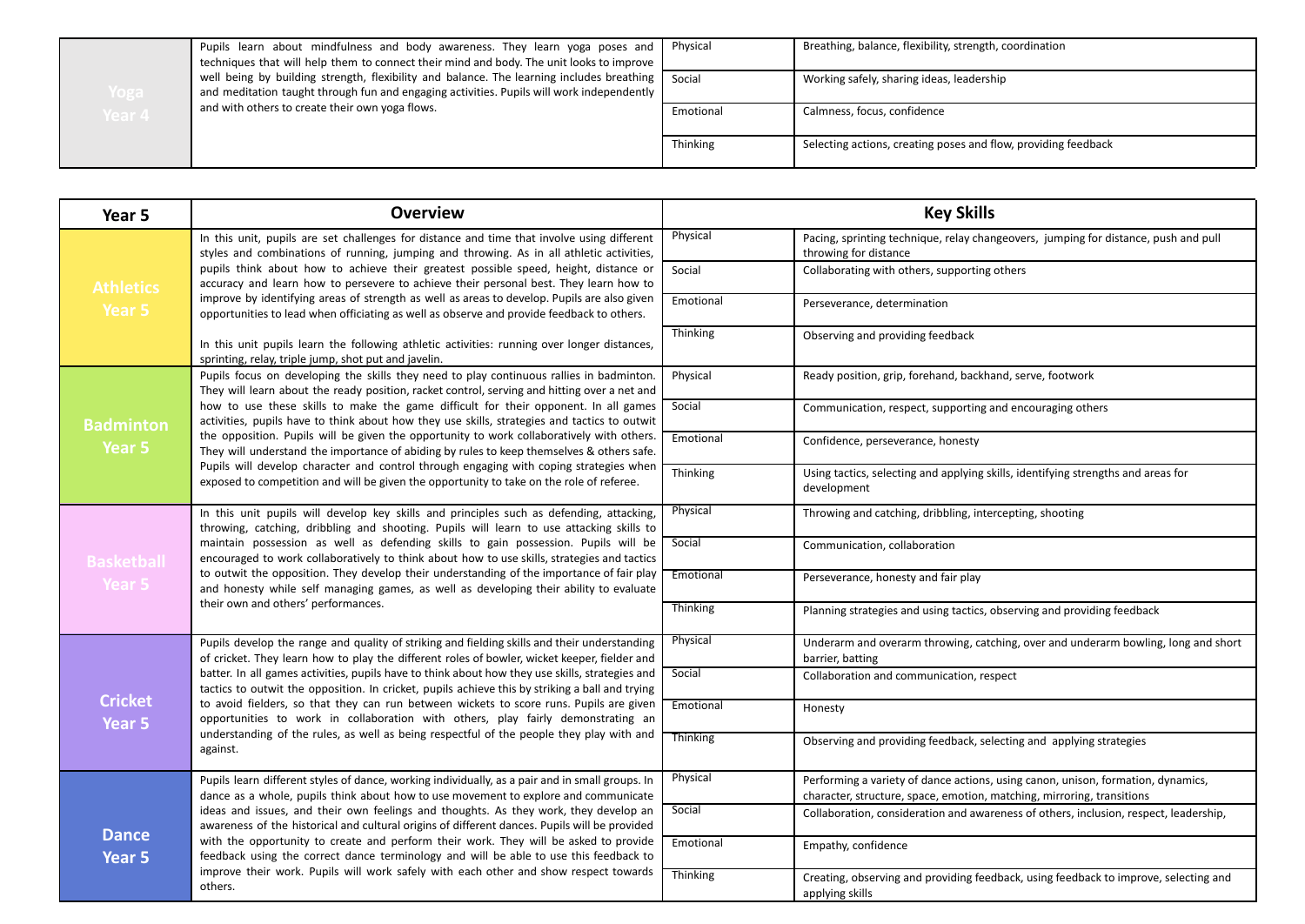| <b>Dodgeball</b>  | Pupils will improve on key skills used in dodgeball such as throwing, dodging and catching.<br>They also learn how to select and apply tactics to the game to outwit their opponent. In<br>dodgeball, pupils achieve this by hitting opponents with a ball whilst avoiding being hit.<br>Pupils are given opportunities to play games independently and are taught the importance                                                                                                                                                                                                                                                                                                                                                                                              | Physical        | Throwing, catching, dodging, blocking                                                                                                  |
|-------------------|--------------------------------------------------------------------------------------------------------------------------------------------------------------------------------------------------------------------------------------------------------------------------------------------------------------------------------------------------------------------------------------------------------------------------------------------------------------------------------------------------------------------------------------------------------------------------------------------------------------------------------------------------------------------------------------------------------------------------------------------------------------------------------|-----------------|----------------------------------------------------------------------------------------------------------------------------------------|
|                   |                                                                                                                                                                                                                                                                                                                                                                                                                                                                                                                                                                                                                                                                                                                                                                                | Social          | Collaboration, respect, leadership                                                                                                     |
| Year 5            | of being honest whilst playing to the rules. Pupils learn officiating skills when refereeing<br>games and are given opportunities to evaluate and suggest improvements to their own                                                                                                                                                                                                                                                                                                                                                                                                                                                                                                                                                                                            | Emotional       | Honesty, determination, confidence                                                                                                     |
|                   | and others' performances.                                                                                                                                                                                                                                                                                                                                                                                                                                                                                                                                                                                                                                                                                                                                                      | <b>Thinking</b> | Decision making, selecting and applying tactics                                                                                        |
|                   | Pupils will take part in a range of fitness challenges to test and record their scores. They<br>will learn different components of fitness including speed, stamina, strength,                                                                                                                                                                                                                                                                                                                                                                                                                                                                                                                                                                                                 | Physical        | Strength, speed, power, agility, coordination, balance, stamina                                                                        |
| <b>Fitness</b>    | coordination, balance and agility. Pupils will be given opportunities to work at their<br>maximum and improve their fitness levels. They will need to persevere when they get                                                                                                                                                                                                                                                                                                                                                                                                                                                                                                                                                                                                  | Social          | Supporting and encouraging others, working collaboratively                                                                             |
| Year 5            | tired or when they find a challenge hard and are encouraged to support others to do the<br>same. Pupils are asked to recognise areas in which they make the most improvement                                                                                                                                                                                                                                                                                                                                                                                                                                                                                                                                                                                                   | Emotional       | Perseverance, determination                                                                                                            |
|                   | using the scores they have collected.                                                                                                                                                                                                                                                                                                                                                                                                                                                                                                                                                                                                                                                                                                                                          | <b>Thinking</b> | Analysing scores                                                                                                                       |
|                   | Pupils will improve their defending and attacking play, developing further knowledge of<br>the principles and tactics of each. Pupils will begin to develop consistency and control in                                                                                                                                                                                                                                                                                                                                                                                                                                                                                                                                                                                         | Physical        | Dribbling, passing, ball control, tracking/jockeying, turning, goalkeeping, receiving                                                  |
| <b>Football</b>   | dribbling, passing and receiving a ball. They will also learn the basics of goalkeeping. Pupils<br>will evaluate their own and other's performances, suggesting improvements. They will<br>learn the importance of playing games fairly, abiding by the rules of the game and being<br>respectful of their teammates, opponents and referees.                                                                                                                                                                                                                                                                                                                                                                                                                                  | Social          | Communication, collaboration, cooperation, respect                                                                                     |
| Year 5            |                                                                                                                                                                                                                                                                                                                                                                                                                                                                                                                                                                                                                                                                                                                                                                                | Emotional       | Honesty, perseverance                                                                                                                  |
|                   |                                                                                                                                                                                                                                                                                                                                                                                                                                                                                                                                                                                                                                                                                                                                                                                | Thinking        | Selecting and applying tactics, decision making                                                                                        |
|                   | Pupils will develop skills and apply them to striking, chipping, putting and playing a short<br>and long game. They will develop their coordination, accuracy and control of movements.<br>These lesson plans will enable teachers to provide pupils with activities that help them<br>understand the principles of golf and develop fluid movements that can be used in game<br>situations. They will be confident in selecting the appropriate shot for the situation. Pupils<br>will be asked to observe and recognise improvements for their own and others' skills and<br>identify areas of strengths. Pupils will be given the opportunity to work on their own and<br>others, taking turns and sharing ideas. Pupils will be creative in designing their own<br>course. | Physical        | Accuracy, balance, coordination, striking                                                                                              |
|                   |                                                                                                                                                                                                                                                                                                                                                                                                                                                                                                                                                                                                                                                                                                                                                                                | Social          | Taking turns, supporting and encouraging others. respect, communication, sharing and<br>agreeing on ideas                              |
| Golf              |                                                                                                                                                                                                                                                                                                                                                                                                                                                                                                                                                                                                                                                                                                                                                                                | Emotional       | Challenging myself, perseverance, honesty, being of proud of their work                                                                |
| Year 5            |                                                                                                                                                                                                                                                                                                                                                                                                                                                                                                                                                                                                                                                                                                                                                                                | Thinking        | Selecting and applying skills, identifying strengths and areas for development, creativity                                             |
|                   | In this unit, pupils create longer sequences individually, with a partner and a small group.<br>They learn a wider range of actions such as inverted movements to include cartwheels                                                                                                                                                                                                                                                                                                                                                                                                                                                                                                                                                                                           | Physical        | Symmetrical and asymmetrical balances, straight roll, forward roll, straddle roll,<br>backward roll, cartwheel, bridge, shoulder stand |
| <b>Gymnastics</b> | and handstands. They explore partner relationships such as canon and synchronisation<br>and matching and mirroring. Pupils are given opportunities to receive and provide<br>feedback in order to make improvements on their performances. In Gymnastics as a<br>whole, pupils develop performance skills considering the quality and control of their<br>actions.                                                                                                                                                                                                                                                                                                                                                                                                             | Social          | Responsibility, collaboration, communication, respect                                                                                  |
| <b>Year 5</b>     |                                                                                                                                                                                                                                                                                                                                                                                                                                                                                                                                                                                                                                                                                                                                                                                | Emotional       | Confidence                                                                                                                             |
|                   |                                                                                                                                                                                                                                                                                                                                                                                                                                                                                                                                                                                                                                                                                                                                                                                | <b>Thinking</b> | Observing and providing feedback, selecting and applying actions, evaluating and<br>improving sequences                                |
|                   | Pupils will develop key skills of attacking and defending such as throwing, catching,<br>dribbling, intercepting and shooting. Pupils use these skills to maintain possession of the                                                                                                                                                                                                                                                                                                                                                                                                                                                                                                                                                                                           | Physical        | Throwing and catching, moving with the ball, dribbling, intercepting, shooting                                                         |
|                   | ball and to create scoring opportunities in attack. They will develop defending principles<br>such as gaining possession of the ball, denying space and stopping goals. They will be                                                                                                                                                                                                                                                                                                                                                                                                                                                                                                                                                                                           | Social          | Collaboration, communication,                                                                                                          |
| <b>Handball</b>   | encouraged to work collaboratively to develop strategies and tactics in both attack and<br>defence. They develop their understanding of the rules and the importance of fair play                                                                                                                                                                                                                                                                                                                                                                                                                                                                                                                                                                                              | Emotional       | Honesty and fair play, perseverance,                                                                                                   |
| Year 5            | and honesty whilst self-managing matches. They will improve their ability to evaluate their<br>own and others' performance.                                                                                                                                                                                                                                                                                                                                                                                                                                                                                                                                                                                                                                                    | Thinking        | Planning strategies and using tactics, observing and provide feedback                                                                  |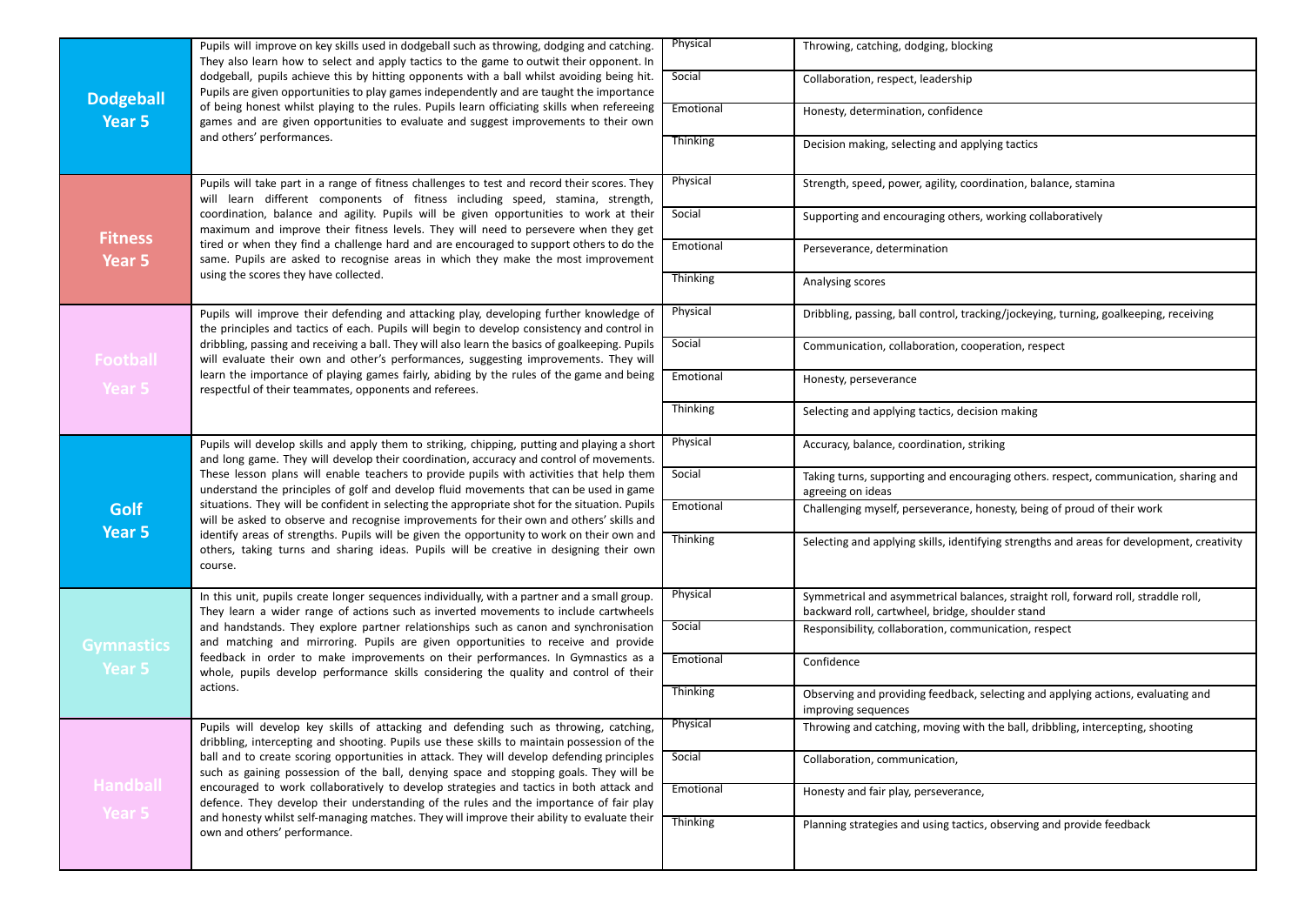| Hockey<br>Year 5           | In this unit pupils will improve their defending and attacking skills playing even-sided<br>games. They will start to show control and fluency in dribbling, sending and receiving a<br>ball in a small game situation and under some pressure. Pupils will be encouraged to think<br>about how to use tactics and collaborate with others to outwit their opposition. Pupils will                                                                                                                                                                                                                                                                                                                                                          | Physical        | Dribbling, passing, receiving, tracking, creating and using space, shooting                                                                  |
|----------------------------|---------------------------------------------------------------------------------------------------------------------------------------------------------------------------------------------------------------------------------------------------------------------------------------------------------------------------------------------------------------------------------------------------------------------------------------------------------------------------------------------------------------------------------------------------------------------------------------------------------------------------------------------------------------------------------------------------------------------------------------------|-----------------|----------------------------------------------------------------------------------------------------------------------------------------------|
|                            |                                                                                                                                                                                                                                                                                                                                                                                                                                                                                                                                                                                                                                                                                                                                             | Social          | Communication, collaboration                                                                                                                 |
|                            | comment on their own and other's performances and suggest ways to improve. They will<br>also recognise the importance of fair play and honesty while self managing games.                                                                                                                                                                                                                                                                                                                                                                                                                                                                                                                                                                   | Emotional       | Perseverance, honesty and fair play                                                                                                          |
|                            |                                                                                                                                                                                                                                                                                                                                                                                                                                                                                                                                                                                                                                                                                                                                             | Thinking        | Planning strategies and using tactics, observing and providing feedback, selecting and<br>applying skills                                    |
|                            | In this unit pupils will develop defending and attacking play during even-sided 5-a-side<br>netball. Pupils will learn to use a range of different passes to keep possession and attack                                                                                                                                                                                                                                                                                                                                                                                                                                                                                                                                                     | Physical        | Passing, catching, footwork, intercepting, shooting, dodging                                                                                 |
| <b>Netball</b>             | towards a goal. Pupils will be encouraged to work collaboratively to think about how to<br>use skills, strategies and tactics to outwit the opposition. They will start to show control                                                                                                                                                                                                                                                                                                                                                                                                                                                                                                                                                     | Social          | Communication, collaboration                                                                                                                 |
| Year 5                     | and fluency when passing, receiving and shooting the ball. They will learn key rules of the<br>game such as footwork, held ball, contact and obstruction. Pupils also develop their                                                                                                                                                                                                                                                                                                                                                                                                                                                                                                                                                         | Emotional       | Perseverance, honesty and fair play, selecting and applying skills, decision making                                                          |
|                            | understanding of the importance of fair play and honesty while self managing games.                                                                                                                                                                                                                                                                                                                                                                                                                                                                                                                                                                                                                                                         | <b>Thinking</b> | Planning strategies and using tactics, selecting and applying skills, decision making                                                        |
|                            | Pupils develop the quality and consistency of their fielding skills and understanding of<br>when to use them such as throwing underarm and overarm, catching and retrieving a ball.                                                                                                                                                                                                                                                                                                                                                                                                                                                                                                                                                         | Physical        | Throwing & catching, bowling, tracking, fielding & retrieving a ball, batting                                                                |
| <b>Rounders</b>            | They learn how to play the different roles of bowler, backstop, fielder and batter and to<br>apply tactics in these positions. In all games activities, pupils have to think about how they                                                                                                                                                                                                                                                                                                                                                                                                                                                                                                                                                 | Social          | Organising & self-managing a game, respect, supporting & encouraging others,<br>communicating ideas & reflecting with others                 |
| Year 5                     | use skills, strategies and tactics to outwit the opposition. Pupils work with a partner and<br>group to organise and self-manage their own games. Pupils play with honesty and fair play<br>when playing competitively.                                                                                                                                                                                                                                                                                                                                                                                                                                                                                                                     | Emotional       | Honesty & fair play, confident to take risks, managing emotion                                                                               |
|                            |                                                                                                                                                                                                                                                                                                                                                                                                                                                                                                                                                                                                                                                                                                                                             | Thinking        | Decision making, using tactics, identifying how to improve, selecting skills                                                                 |
|                            | This unit is aimed at intermediate swimmers. Pupils focus on swimming more fluently and<br>with increased confidence and control. Pupils work to improve their swimming strokes,                                                                                                                                                                                                                                                                                                                                                                                                                                                                                                                                                            | Physical        | Rotation, sculling, treading water, gliding, front crawl, backstroke, breaststroke,<br>surface dives, floating, H.E.L.P and huddle positions |
| <b>Swimming</b>            | learn personal survival techniques and how to stay safe around water. Pupils have to keep<br>afloat and propel themselves through the water. Pupils are given the opportunity to be<br>creative, designing their own personal survival course and creating a synchronised<br>swimming sequence. Pupils take part in team games, collaborating and communicating<br>with others.                                                                                                                                                                                                                                                                                                                                                             | Social          | Communication, supporting and encouraging others                                                                                             |
| <b>Intermediate</b>        |                                                                                                                                                                                                                                                                                                                                                                                                                                                                                                                                                                                                                                                                                                                                             | Emotional       | Determination                                                                                                                                |
|                            |                                                                                                                                                                                                                                                                                                                                                                                                                                                                                                                                                                                                                                                                                                                                             | Thinking        | Creating, decision making, using tactics                                                                                                     |
|                            | In this unit pupils will develop key skills and principles such as defending, attacking,<br>throwing, catching, running and dodging. When attacking, pupils will support the ball<br>carrier using width and drawing defence. When defending, pupils learn how to tag, how to<br>track and slow down an opponent, working as a defensive unit. They will play<br>collaboratively in both uneven and then even sided games. Pupils will be encouraged to<br>think about how to use skills, strategies and tactics to outwit the opposition. They develop<br>their understanding of the importance of fair play and honesty while self managing games,<br>as well as developing their ability to evaluate their own and others' performances. | Physical        | Throwing, catching, running, dodging, scoring                                                                                                |
|                            |                                                                                                                                                                                                                                                                                                                                                                                                                                                                                                                                                                                                                                                                                                                                             | Social          | Communication, collaboration                                                                                                                 |
| <b>Tag Rugby</b><br>Year 5 |                                                                                                                                                                                                                                                                                                                                                                                                                                                                                                                                                                                                                                                                                                                                             | Emotional       | Perseverance, confidence, honesty and fair play                                                                                              |
|                            |                                                                                                                                                                                                                                                                                                                                                                                                                                                                                                                                                                                                                                                                                                                                             | Thinking        | Planning strategies and using tactics, observing and providing feedback, decision<br>making                                                  |
| <b>OAA</b>                 | Pupils develop teamwork skills through completion of a number of challenges. Pupils work<br>individually, collaboratively in pairs and groups to solve problems. They are encouraged to                                                                                                                                                                                                                                                                                                                                                                                                                                                                                                                                                     | Physical        | Stamina, running                                                                                                                             |
|                            | be inclusive of others, share ideas to create strategies and plans to produce the best<br>solution to a challenge. Pupils are also given the opportunity to lead a small group. Pupils                                                                                                                                                                                                                                                                                                                                                                                                                                                                                                                                                      | Social          | Communication, teamwork, trust, inclusion, listening                                                                                         |
| Year 5                     | learn to orientate and navigate using a map.                                                                                                                                                                                                                                                                                                                                                                                                                                                                                                                                                                                                                                                                                                | Emotional       | Confidence                                                                                                                                   |
|                            |                                                                                                                                                                                                                                                                                                                                                                                                                                                                                                                                                                                                                                                                                                                                             | Thinking        | Planning, map reading, decision making, problem solving                                                                                      |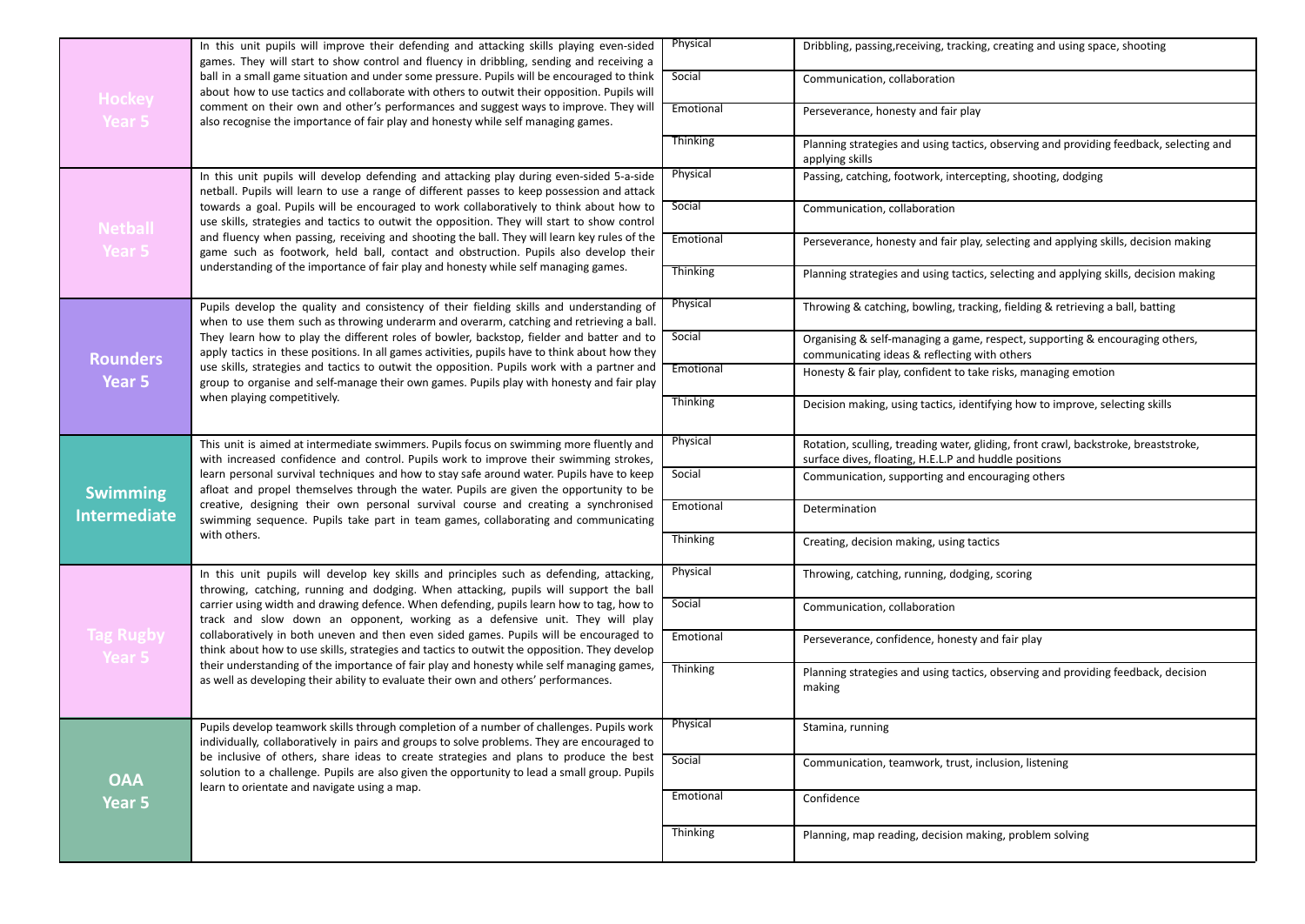|                             | In this unit pupils develop their competencies in racket skills when playing Tennis. They<br>learn specific skills such as a forehand, backhand, volley and underarm serve. Pupils are<br>given opportunities to work cooperatively with others and show honesty and fair play<br>when abiding by the rules. Pupils develop their tactical awareness, learning how to outwit<br>an opponent. | Physical        | Forehand groundstroke, backhand groundstroke, forehand volley, backhand volley,<br>underarm serve   |
|-----------------------------|----------------------------------------------------------------------------------------------------------------------------------------------------------------------------------------------------------------------------------------------------------------------------------------------------------------------------------------------------------------------------------------------|-----------------|-----------------------------------------------------------------------------------------------------|
| Tennis                      |                                                                                                                                                                                                                                                                                                                                                                                              | Social          | Collaboration, communication, respect                                                               |
| Year 5                      |                                                                                                                                                                                                                                                                                                                                                                                              | Emotional       | Honesty                                                                                             |
|                             |                                                                                                                                                                                                                                                                                                                                                                                              | Thinking        | Using tactics, Selecting and applying skills                                                        |
|                             | Pupils focus on developing the skills they need to play continuous rallies in volleyball. They<br>will learn about the ready position, ball control, sending a ball over a net and how to use                                                                                                                                                                                                | Physical        | Volley, dig, set, serve, ready position                                                             |
|                             | these skills to make the game difficult for their opponent. In all games activities, pupils<br>have to think about how they use skills, strategies and tactics to outwit the opposition.                                                                                                                                                                                                     | Social          | Communication, respect, supporting and encouraging others                                           |
| <b>Volleyball</b><br>Year 5 | Pupils will be given the opportunity to work collaboratively with others and will develop<br>confidence to achieve their best. They will understand the importance of abiding by rules                                                                                                                                                                                                       | Emotional       | Confidence, perseverance, honesty                                                                   |
|                             | to keep themselves & others safe. Pupils will develop character and control through<br>engaging with coping strategies when exposed to competition and will be given the<br>opportunity to take on the role of referee.                                                                                                                                                                      | <b>Thinking</b> | Decision making, selecting and applying tactics, identifying strengths and areas for<br>development |
|                             | Pupils learn about mindfulness and body awareness. They learn yoga poses and<br>techniques that will help them to connect their mind and body. The unit looks to improve                                                                                                                                                                                                                     | Physical        | Balance, flexibility, strength, co-ordination                                                       |
|                             | well being by building strength, flexibility and balance. The learning includes breathing and<br>meditation taught through fun and engaging activities. Pupils will be given the opportunity                                                                                                                                                                                                 | Social          | Leadership, sharing ideas, working safely                                                           |
| Yoga<br>Year 5              | to work collaboratively with others and be given the opportunity to create their own flows<br>and lead others.                                                                                                                                                                                                                                                                               | Emotional       | Confidence, working independently                                                                   |
|                             |                                                                                                                                                                                                                                                                                                                                                                                              | Thinking        | Creating, selecting and applying actions, observing and providing feedback                          |

| Year 6                      | <b>Overview</b>                                                                                                                                                                                                                                                                                                                                                                                                                                                                                                                                                                                                                                                                                                                                                 | <b>Key Skills</b> |                                                                                                     |
|-----------------------------|-----------------------------------------------------------------------------------------------------------------------------------------------------------------------------------------------------------------------------------------------------------------------------------------------------------------------------------------------------------------------------------------------------------------------------------------------------------------------------------------------------------------------------------------------------------------------------------------------------------------------------------------------------------------------------------------------------------------------------------------------------------------|-------------------|-----------------------------------------------------------------------------------------------------|
|                             | In this unit, pupils are set challenges for distance and time that involve using different<br>styles and combinations of running, jumping and throwing. As in all athletic activities,                                                                                                                                                                                                                                                                                                                                                                                                                                                                                                                                                                          | Physical          | Pacing, sprinting, jumping for distance, push throwing for distance, fling throwing for<br>distance |
| <b>Athletics</b>            | pupils think about how to achieve their greatest possible speed, distance or accuracy and<br>learn how to persevere to achieve their personal best. They learn how to improve by                                                                                                                                                                                                                                                                                                                                                                                                                                                                                                                                                                                | Social            | Negotiating, collaborating with others                                                              |
| Year 6                      | identifying areas of strength as well as areas to develop. Pupils are also given opportunities<br>to lead when officiating as well as observe and provide feedback to others.                                                                                                                                                                                                                                                                                                                                                                                                                                                                                                                                                                                   | Emotional         | Perseverance, determination                                                                         |
|                             | In this unit pupils learn the following athletic activities: long distance running, sprinting,<br>triple jump, discus and shot put.                                                                                                                                                                                                                                                                                                                                                                                                                                                                                                                                                                                                                             | Thinking          | Observing and providing feedback                                                                    |
|                             | Pupils focus on developing the skills they need to play continuous rallies in badminton.<br>They will learn about the ready position, racket control, serving and hitting over a net and<br>how to use these skills to make the game difficult for their opponent. In all games<br>activities, pupils have to think about how they use skills, strategies and tactics to outwit<br>the opposition. Pupils will be given the opportunity to work collaboratively with others.<br>They will understand the importance of abiding by rules to keep themselves & others safe.<br>Pupils will develop character and control through engaging with coping strategies when<br>exposed to competition and will be given the opportunity to take on the role of referee. | Physical          | Ready position, grip, forehand, backhand, serve, footwork                                           |
| <b>Badminton</b>            |                                                                                                                                                                                                                                                                                                                                                                                                                                                                                                                                                                                                                                                                                                                                                                 | Social            | Communication, respect, supporting and encouraging others                                           |
| Year 6                      |                                                                                                                                                                                                                                                                                                                                                                                                                                                                                                                                                                                                                                                                                                                                                                 | Emotional         | Confidence, perseverance, honesty                                                                   |
|                             |                                                                                                                                                                                                                                                                                                                                                                                                                                                                                                                                                                                                                                                                                                                                                                 | Thinking          | Using tactics, selecting and applying skills, identifying strengths and areas for<br>development    |
|                             | In this unit pupils will develop key skills and principles such as defending, attacking,<br>throwing, catching, dribbling and shooting. Pupils will learn to use attacking skills to                                                                                                                                                                                                                                                                                                                                                                                                                                                                                                                                                                            | Physical          | Throwing and catching, dribbling, intercepting, shooting                                            |
| <b>Basketball</b><br>Year 6 | maintain possession as well as defending skills to gain possession. Pupils will be<br>encouraged to work collaboratively to think about how to use skills, strategies and tactics<br>to outwit the opposition. They develop their understanding of the importance of fair play<br>and honesty while self managing games, as well as developing their ability to evaluate their                                                                                                                                                                                                                                                                                                                                                                                  | Social            | Communication, collaboration                                                                        |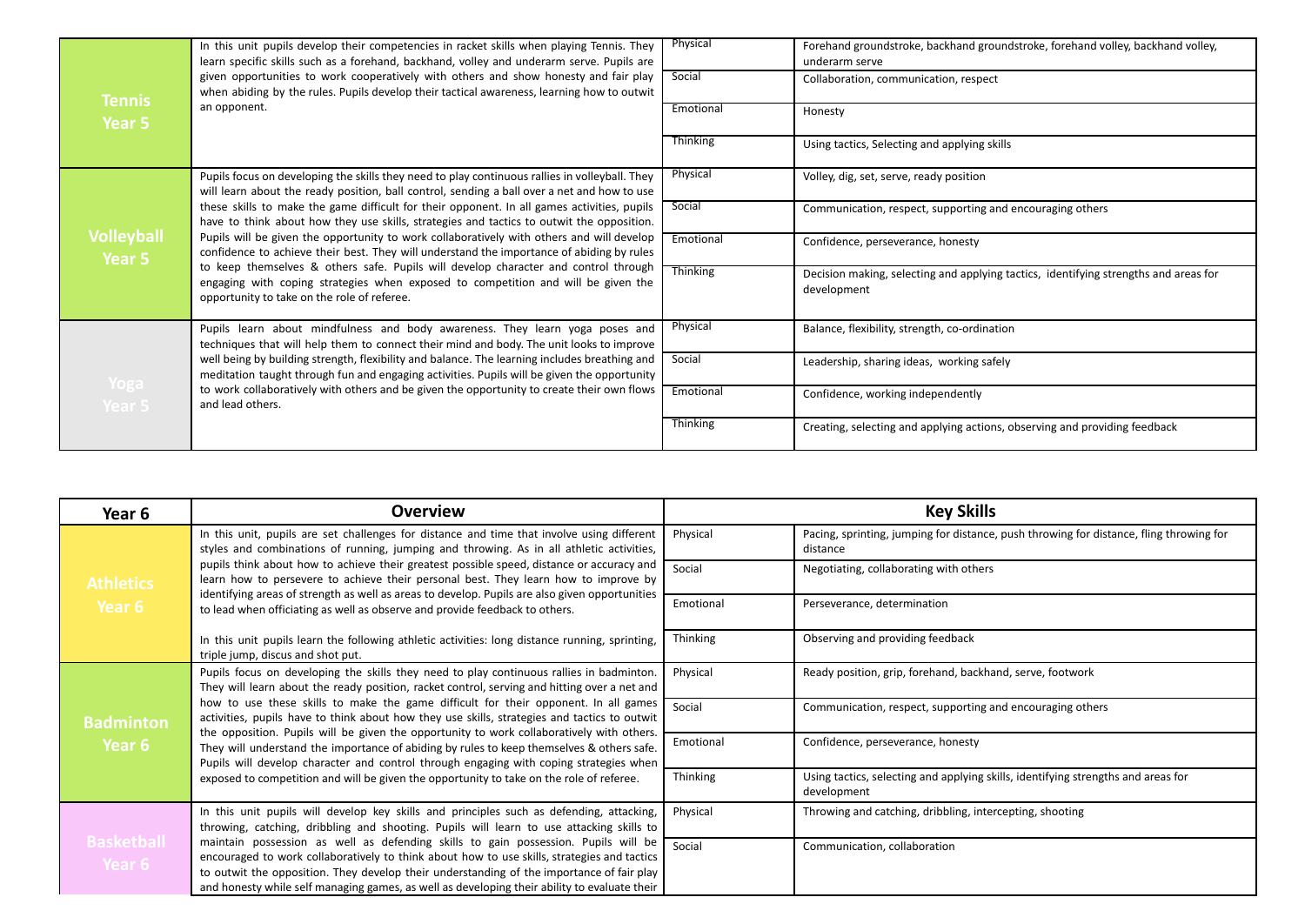|                       | own and others' performances.                                                                                                                                                                                                                                                                                                                                                                              | Emotional | Perseverance, honesty and fair play                                                                                                       |
|-----------------------|------------------------------------------------------------------------------------------------------------------------------------------------------------------------------------------------------------------------------------------------------------------------------------------------------------------------------------------------------------------------------------------------------------|-----------|-------------------------------------------------------------------------------------------------------------------------------------------|
|                       |                                                                                                                                                                                                                                                                                                                                                                                                            | Thinking  | Planning strategies and using tactics, observing and providing feedback                                                                   |
|                       | Pupils develop the range and quality of striking and fielding skills and their understanding<br>of cricket. They learn how to play the different roles of bowler, wicket keeper, fielder and                                                                                                                                                                                                               | Physical  | Underarm and overarm throwing, catching, over and underarm bowling, long and short<br>barrier, batting                                    |
| <b>Cricket</b>        | batter. In all games activities, pupils have to think about how they use skills, strategies and<br>tactics to outwit the opposition. In cricket, pupils achieve this by striking a ball and trying                                                                                                                                                                                                         | Social    | Collaboration and communication, respect                                                                                                  |
| Year 6                | to avoid fielders, so that they can run between wickets to score runs. Pupils are given<br>opportunities to work in collaboration with others, play fairly demonstrating an<br>understanding of the rules, as well as being respectful of the people they play with and                                                                                                                                    | Emotional | Honesty                                                                                                                                   |
|                       | against.                                                                                                                                                                                                                                                                                                                                                                                                   | Thinking  | Observing and providing feedback, selecting and applying strategies                                                                       |
|                       | Pupils will focus on developing an idea or theme into dance choreography. They will work<br>in pairs and groups using different choreographing tools to create dances e.g. formations,                                                                                                                                                                                                                     | Physical  | Performing a variety of dance actions, using canon, unison, formation, dynamics,<br>character, emotion, transitions, matching & mirroring |
| <b>Dance</b>          | timing, dynamics. Pupils will have opportunities to choreograph, perform and provide<br>feedback on dance. Pupils think about how to use movement to convey ideas, emotions,<br>feelings and characters. Pupils will show an awareness of keeping others safe and will have                                                                                                                                | Social    | Sharing ideas, consideration of others, inclusion, respect, leadership, supporting others                                                 |
| Year <sub>6</sub>     | the opportunity to lead others through short warm ups.                                                                                                                                                                                                                                                                                                                                                     | Emotional | Empathy, confidence                                                                                                                       |
|                       |                                                                                                                                                                                                                                                                                                                                                                                                            | Thinking  | Observing & providing feedback, using feedback to improve, selecting & applying skills                                                    |
|                       | Pupils will improve on key skills used in dodgeball such as throwing, dodging and catching.<br>They also learn how to select and apply tactics to the game to outwit their opponent. In                                                                                                                                                                                                                    | Physical  | Throwing, catching, dodging, blocking                                                                                                     |
| <b>Dodgeball</b>      | dodgeball, pupils achieve this by hitting opponents with a ball whilst avoiding being hit.<br>Pupils are given opportunities to play games independently and are taught the importance<br>of being honest whilst playing to the rules. Pupils learn officiating skills when refereeing<br>games and are given opportunities to evaluate and suggest improvements to their own<br>and others' performances. | Social    | Collaboration, respect, leadership                                                                                                        |
| Year <sub>6</sub>     |                                                                                                                                                                                                                                                                                                                                                                                                            | Emotional | Honesty, determination, confidence                                                                                                        |
|                       |                                                                                                                                                                                                                                                                                                                                                                                                            | Thinking  | Decision making, selecting and applying tactics                                                                                           |
|                       | Pupils will take part in a range of fitness challenges to test and record their scores. They<br>will learn different components of fitness including speed, stamina, strength, coordination,                                                                                                                                                                                                               | Physical  | Strength, speed, power, agility, coordination, balance, stamina                                                                           |
| <b>Fitness</b>        | balance and agility. Pupils will be given opportunities to work at their maximum and<br>improve their fitness levels. They will need to persevere when they get tired or when they<br>find a challenge hard and are encouraged to support others to do the same. Pupils are                                                                                                                                | Social    | Supporting and encouraging others, working collaboratively                                                                                |
| Year 6                | asked to recognise areas in which they make the most improvement using the scores they<br>have collected.                                                                                                                                                                                                                                                                                                  | Emotional | Perseverance, determination                                                                                                               |
|                       |                                                                                                                                                                                                                                                                                                                                                                                                            | Thinking  | Analysing scores                                                                                                                          |
|                       | Pupils will improve their defending and attacking play, developing further knowledge of<br>the principles and tactics of each. Pupils will begin to develop consistency and control in                                                                                                                                                                                                                     | Physical  | Dribbling, passing, ball control, tracking/jockeying, turning, goalkeeping, receiving                                                     |
|                       | dribbling, passing and receiving a ball. They will also learn the basics of goalkeeping. Pupils<br>will evaluate their own and other's performances, suggesting improvements. They will<br>learn the importance of playing games fairly, abiding by the rules of the game and being<br>respectful of their teammates, opponents and referees.                                                              | Social    | Communication, collaboration, cooperation, respect                                                                                        |
| Year 6                |                                                                                                                                                                                                                                                                                                                                                                                                            | Emotional | Honesty, perseverance                                                                                                                     |
|                       |                                                                                                                                                                                                                                                                                                                                                                                                            | Thinking  | Selecting and applying tactics, decision making                                                                                           |
|                       | Pupils will develop skills and apply them to striking, chipping, putting and playing a short<br>and long game. They will develop their coordination, accuracy and control of movements.                                                                                                                                                                                                                    | Physical  | Accuracy, balance, coordination, striking                                                                                                 |
| <b>Golf</b><br>Year 6 | These lesson plans will enable teachers to provide pupils with activities that help them<br>understand the principles of golf and develop fluid movements that can be used in game<br>situations. They will be confident in selecting the appropriate shot for the situation. Pupils<br>will be asked to observe and recognise improvements for their own and others' skills and                           | Social    | Taking turns, supporting and encouraging others, respect, communication, sharing and<br>agreeing on ideas                                 |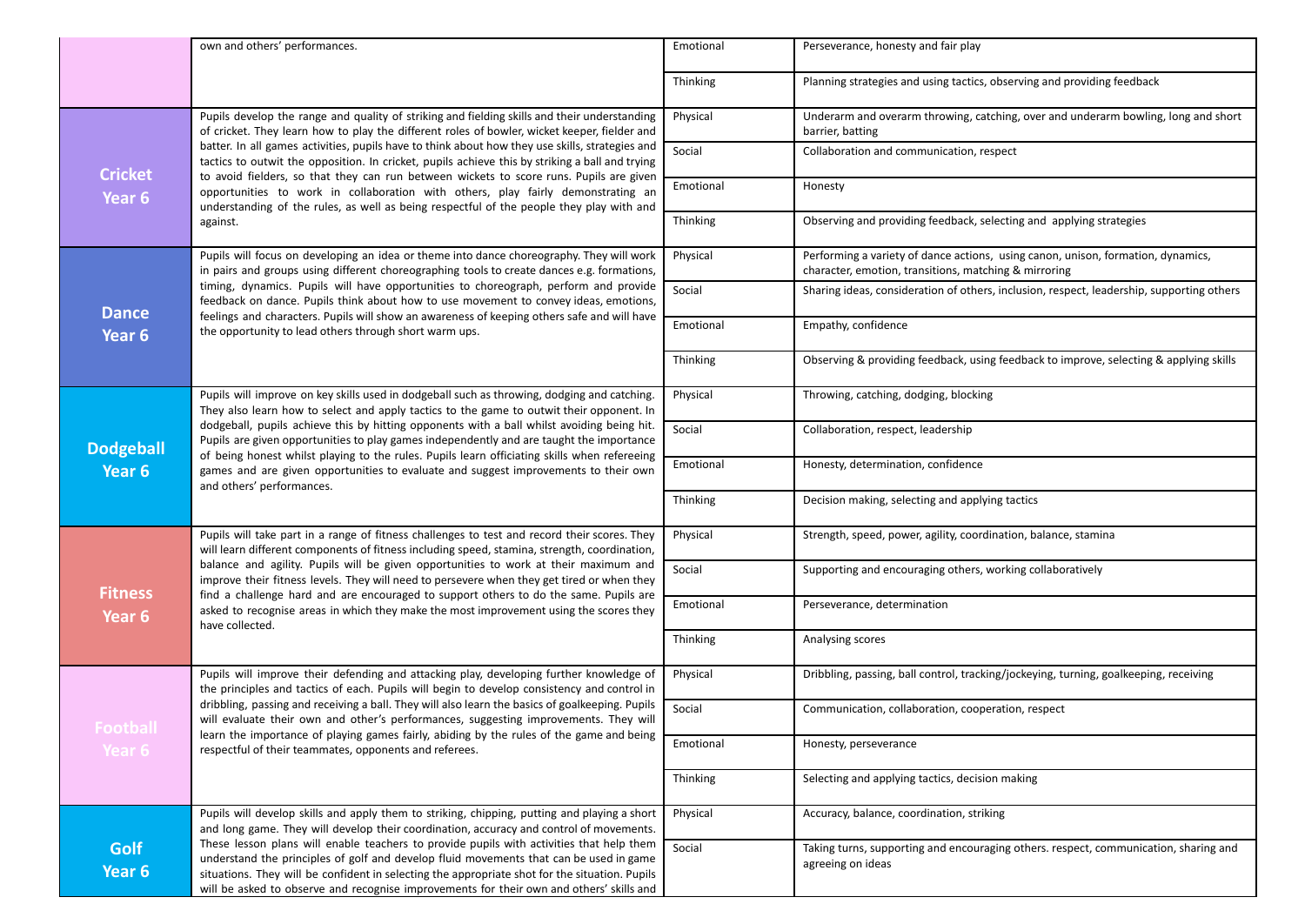|                             | identify areas of strengths. Pupils will be given the opportunity to work on their own and<br>others, taking turns and sharing ideas. Pupils will be creative in designing their own course.                                                                                                                                                                                                                                                                                                                                                                                                                                                                                                     | Emotional | Challenging myself, perseverance, honesty, being of proud of their work                                                                       |
|-----------------------------|--------------------------------------------------------------------------------------------------------------------------------------------------------------------------------------------------------------------------------------------------------------------------------------------------------------------------------------------------------------------------------------------------------------------------------------------------------------------------------------------------------------------------------------------------------------------------------------------------------------------------------------------------------------------------------------------------|-----------|-----------------------------------------------------------------------------------------------------------------------------------------------|
|                             |                                                                                                                                                                                                                                                                                                                                                                                                                                                                                                                                                                                                                                                                                                  | Thinking  | Selecting and applying skills, identifying strengths and areas for development, creativity                                                    |
| <b>Gymnastics</b><br>Year 6 | In this unit, pupils use their knowledge of compositional principles e.g. how to use<br>variations in level, direction and pathway, how to combine and link actions, how to relate<br>to a partner and apparatus, when developing sequences. They build trust when working<br>collaboratively in larger groups, using formations to improve the aesthetics of their<br>performances. Pupils are given opportunities to receive and provide feedback in order to<br>make improvements on performances. In Gymnastics as a whole, pupils develop<br>performance skills considering the quality and control of their actions.                                                                       | Physical  | Straddle roll, forward roll, backward roll, counterbalance, countertension, bridge,<br>shoulder stand, handstand, cartwheel, headstand, vault |
|                             |                                                                                                                                                                                                                                                                                                                                                                                                                                                                                                                                                                                                                                                                                                  | Social    | Responsibility, collaboration, communication, respect                                                                                         |
|                             |                                                                                                                                                                                                                                                                                                                                                                                                                                                                                                                                                                                                                                                                                                  | Emotional | Confidence                                                                                                                                    |
|                             |                                                                                                                                                                                                                                                                                                                                                                                                                                                                                                                                                                                                                                                                                                  | Thinking  | Observing and providing feedback, selecting and applying skills, evaluating and<br>improving sequences                                        |
|                             | Pupils will develop key skills of attacking and defending such as throwing, catching,<br>dribbling, intercepting and shooting. Pupils use these skills to maintain possession of the<br>ball and to create scoring opportunities in attack. They will develop defending principles<br>such as gaining possession of the ball, denying space and stopping goals. They will be<br>encouraged to work collaboratively to develop strategies and tactics in both attack and<br>defence. They develop their understanding of the rules and the importance of fair play and<br>honesty whilst self-managing matches. They will improve their ability to evaluate their<br>own and others' performance. | Physical  | Throwing and catching, moving with the ball, dribbling, intercepting, shooting                                                                |
| <b>Handball</b><br>Year 6   |                                                                                                                                                                                                                                                                                                                                                                                                                                                                                                                                                                                                                                                                                                  | Social    | Collaboration, communication,                                                                                                                 |
|                             |                                                                                                                                                                                                                                                                                                                                                                                                                                                                                                                                                                                                                                                                                                  | Emotional | Honesty and fair play, perseverance,                                                                                                          |
|                             |                                                                                                                                                                                                                                                                                                                                                                                                                                                                                                                                                                                                                                                                                                  | Thinking  | Planning strategies and using tactics, observing and provide feedback                                                                         |
| <b>Hockey</b><br>Year 6     | In this unit pupils will improve their defending and attacking skills playing even-sided<br>games. They will start to show control and fluency in dribbling, sending and receiving a<br>ball in a small game situation and under some pressure. Pupils will be encouraged to think<br>about how to use tactics and collaborate with others to outwit their opposition. Pupils will<br>comment on their own and other's performances and suggest ways to improve. They will<br>also recognise the importance of fair play and honesty while self managing games.                                                                                                                                  | Physical  | Dribbling, passing, receiving, tracking, creating and using space, shooting                                                                   |
|                             |                                                                                                                                                                                                                                                                                                                                                                                                                                                                                                                                                                                                                                                                                                  | Social    | Communication, collaboration                                                                                                                  |
|                             |                                                                                                                                                                                                                                                                                                                                                                                                                                                                                                                                                                                                                                                                                                  | Emotional | Perseverance, honesty and fair play                                                                                                           |
|                             |                                                                                                                                                                                                                                                                                                                                                                                                                                                                                                                                                                                                                                                                                                  | Thinking  | Planning strategies and using tactics, observing and providing feedback, selecting and<br>applying skills                                     |
| <b>Netball</b><br>Year 6    | In this unit pupils will develop defending and attacking play during even-sided 5-a-side<br>netball. Pupils will learn to use a range of different passes to keep possession and attack<br>towards a goal. Pupils will be encouraged to work collaboratively to think about how to<br>use skills, strategies and tactics to outwit the opposition. They will start to show control<br>and fluency when passing, receiving and shooting the ball. They will learn key rules of the<br>game such as footwork, held ball, contact and obstruction. Pupils also develop their<br>understanding of the importance of fair play and honesty while self managing games.                                 | Physical  | Passing, catching, footwork, intercepting, shooting, dodging                                                                                  |
|                             |                                                                                                                                                                                                                                                                                                                                                                                                                                                                                                                                                                                                                                                                                                  | Social    | Communication, collaboration                                                                                                                  |
|                             |                                                                                                                                                                                                                                                                                                                                                                                                                                                                                                                                                                                                                                                                                                  | Emotional | Perseverance, honesty and fair play, selecting and applying skills, decision making                                                           |
|                             |                                                                                                                                                                                                                                                                                                                                                                                                                                                                                                                                                                                                                                                                                                  | Thinking  | Planning strategies and using tactics, selecting and applying skills, decision making                                                         |
| <b>Rounders</b><br>Year 6   | Pupils develop the quality and consistency of their fielding skills and understanding of<br>when to use them such as throwing underarm and overarm, catching and retrieving a ball.<br>They learn how to play the different roles of bowler, backstop, fielder and batter and to<br>apply tactics in these positions. In all games activities, pupils have to think about how they<br>use skills, strategies and tactics to outwit the opposition. Pupils work with a partner and<br>group to organise and self-manage their own games. Pupils play with honesty and fair play<br>when playing competitively.                                                                                    | Physical  | Throwing & catching, bowling, tracking, fielding & retrieving a ball, batting                                                                 |
|                             |                                                                                                                                                                                                                                                                                                                                                                                                                                                                                                                                                                                                                                                                                                  | Social    | Organising & self-managing a game, respect, supporting & encouraging others,<br>communicating ideas & reflecting with others                  |
|                             |                                                                                                                                                                                                                                                                                                                                                                                                                                                                                                                                                                                                                                                                                                  | Emotional | Honesty & fair play, confident to take risks, managing emotion                                                                                |
|                             |                                                                                                                                                                                                                                                                                                                                                                                                                                                                                                                                                                                                                                                                                                  | Thinking  | Decision making, using tactics, identifying how to improve, selecting skills                                                                  |